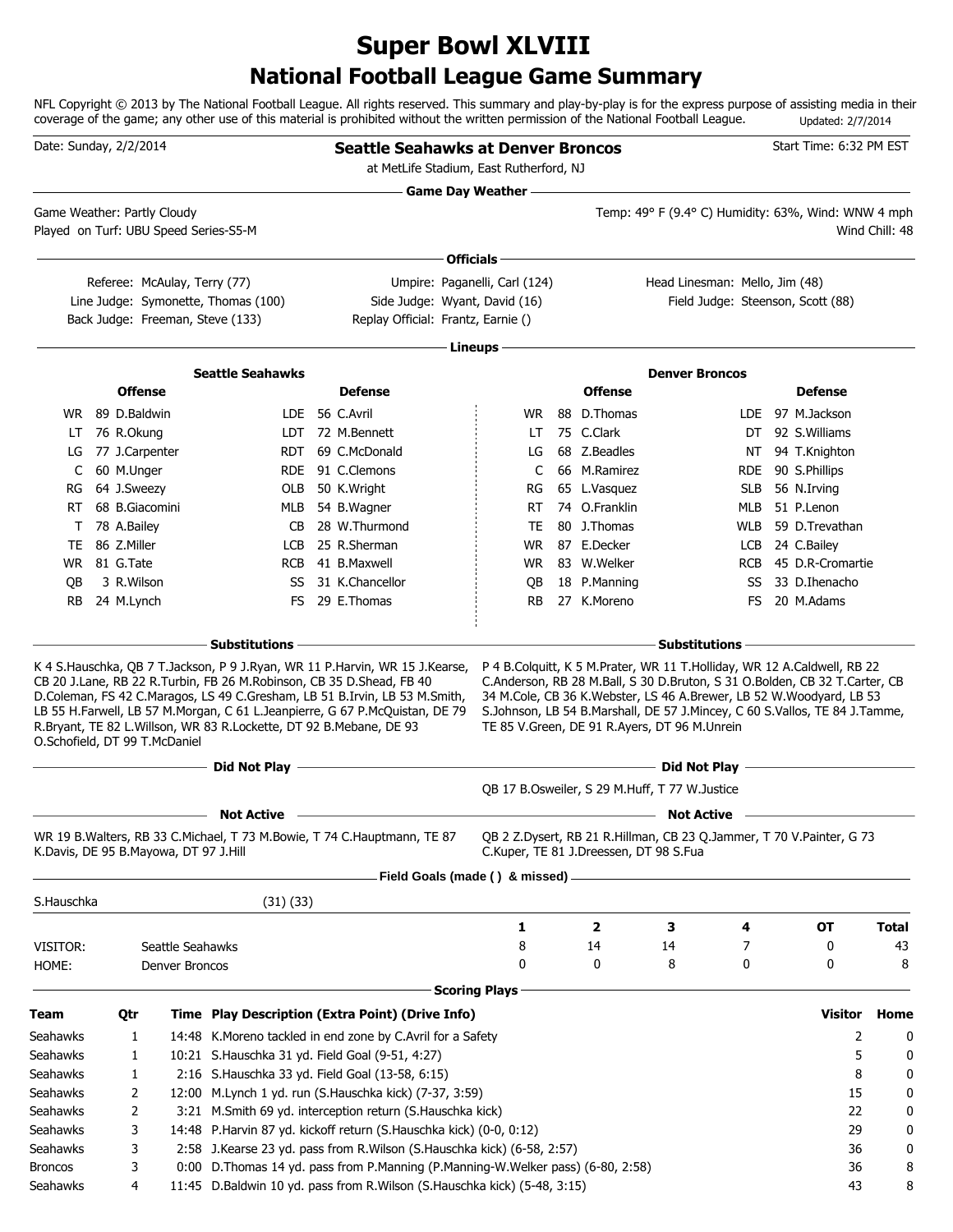## **National Football League Game Summary Super Bowl XLVIII**

NFL Copyright © 2013 by The National Football League. All rights reserved. This summary and play-by-play is for the express purpose of assisting media in their coverage of the game; any other use of this material is prohibited without the written permission of the National Football League. Updated: 2/7/2014

Paid Attendance: 82,529 Time: 3:23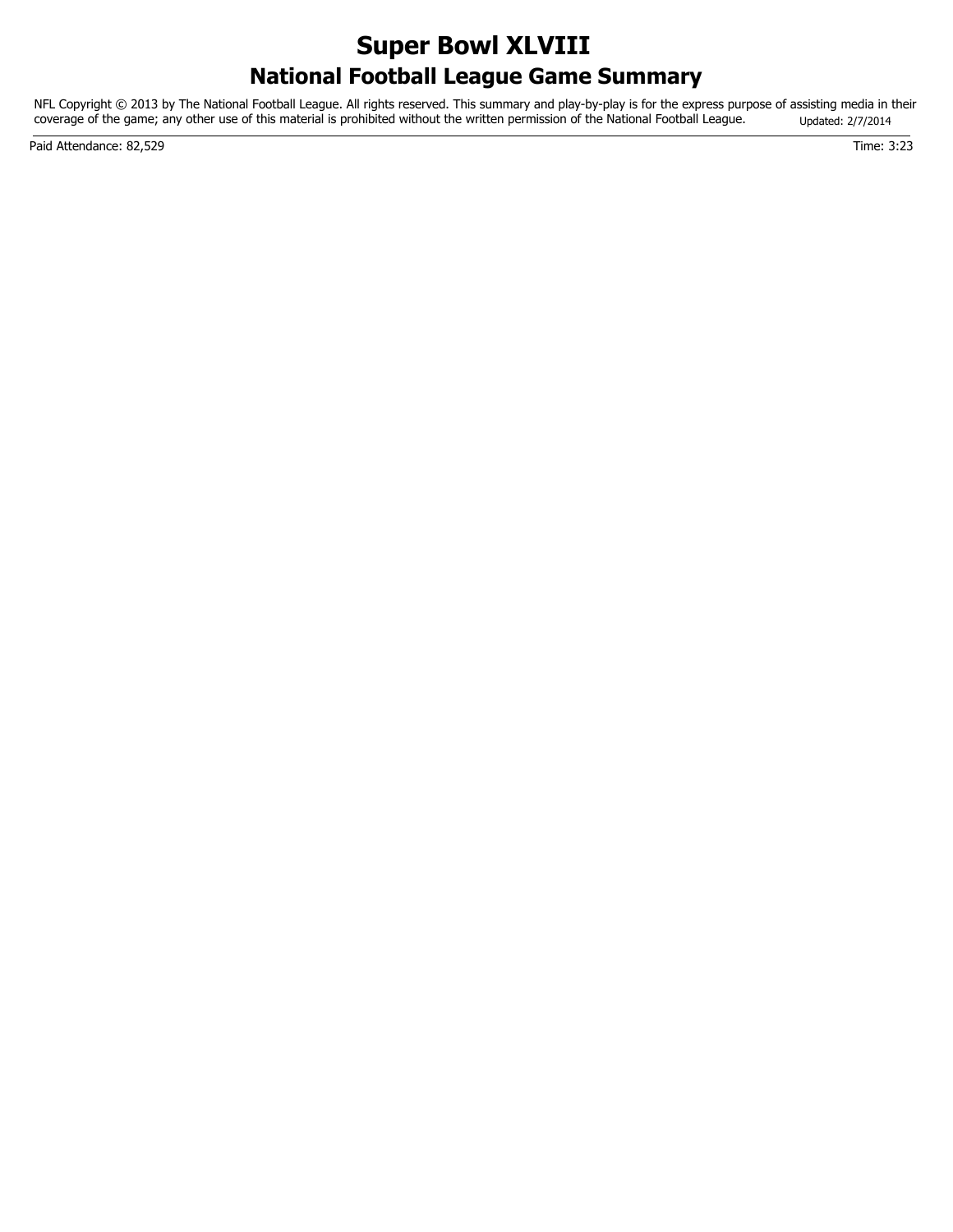# **Final Individual Statistics**

| <b>Seattle Seahawks</b> |            |                |                |              |             |             |                    |                   |                     |                        |                | <b>Denver Broncos</b> |                     |             |                |             |              |
|-------------------------|------------|----------------|----------------|--------------|-------------|-------------|--------------------|-------------------|---------------------|------------------------|----------------|-----------------------|---------------------|-------------|----------------|-------------|--------------|
| <b>RUSHING</b>          |            |                | <b>ATT</b>     | <b>YDS</b>   | <b>AVG</b>  | LG          | <b>TD</b>          | <b>RUSHING</b>    |                     |                        |                |                       | <b>ATT</b>          | <b>YDS</b>  | <b>AVG</b>     | LG          | <b>TD</b>    |
| P.Harvin                |            |                | $\overline{2}$ | 45           | 22.5        | 30          | 0                  | K.Moreno          |                     |                        |                |                       | 5                   | 17          | 3.4            | 9           | 0            |
| M.Lynch                 |            |                | 15             | 39           | 2.6         | 18          | 1                  | C.Anderson        |                     |                        |                |                       | 2                   | 9           | 4.5            | 6           | 0            |
| R.Wilson                |            |                | 3              | 26           | 8.7         | 16          | 0                  | M.Ball            |                     |                        |                |                       | 6                   | 1           | 0.2            | 3           | 0            |
| R.Turbin                |            |                | 9              | 25           | 2.8         |             | 6<br>0             | P.Manning         |                     |                        |                |                       | 1                   | 0           | 0.0            | 0           | 0            |
| Total                   |            |                | 29             | 135          | 4.7         | 30          | 1                  | Total             |                     |                        |                |                       | 14                  | 27          | 1.9            | 9           | 0            |
| <b>PASSING</b>          | <b>ATT</b> | <b>CMP</b>     | <b>YDS</b>     | <b>SK/YD</b> | TD          | LG IN       | RT                 | <b>PASSING</b>    |                     |                        | <b>ATT</b>     | <b>CMP</b>            | <b>YDS</b>          | SK/YD TD    |                | LG IN       | <b>RT</b>    |
| R.Wilson                | 25         | 18             | 206            | 0/0          | 2           | 37          | $0$ 123.1          | P.Manning         |                     |                        | 49             | 34                    | 280                 | 1/1         | 1              | 23<br>2     | 73.5         |
| T.Jackson               | 1          | 0              | 0              | 0/0          | 0           | 0<br>0      | 39.6               |                   |                     |                        |                |                       |                     |             |                |             |              |
| Total                   | 26         | 18             | 206            | 0/0          | 2           | 37          | $0$ 118.4          | Total             |                     |                        | 49             | 34                    | 280                 | 1/1         | $\mathbf{1}$   | 2<br>23     | 73.5         |
| <b>PASS RECEIVING</b>   |            | <b>TAR</b>     | <b>REC</b>     | <b>YDS</b>   | <b>AVG</b>  | LG          | TD                 |                   |                     | <b>PASS RECEIVING</b>  |                | <b>TAR</b>            | <b>REC</b>          | YDS         | <b>AVG</b>     | LG          | TD           |
| D.Baldwin               |            | 5              | 5              | 66           | 13.2        | 37          | 1                  | D.Thomas          |                     |                        |                | 18                    | 13                  | 118         | 9.1            | 23          | $\mathbf{1}$ |
| J.Kearse                |            | 5              | 4              | 65           | 16.3        | 24          | 1                  | W.Welker          |                     |                        |                | 10                    | 8                   | 84          | 10.5           | 22          | 0            |
| G.Tate                  |            | 4              | 3              | 17           | 5.7         |             | 9<br>0             | J.Thomas          |                     |                        |                | 6                     | 4                   | 27          | 6.8            | 11          | 0            |
| L.Willson               |            | 4              | 2              | 17           | 8.5         | 12          | 0                  | K.Moreno          |                     |                        |                | 4                     | 3                   | 20          | 6.7            | 7           | 0            |
| R.Lockette              |            | 2              | 1              | 19           | 19.0        | 19          | 0                  | J.Tamme           |                     |                        |                | 2                     | 2                   | 9           | 4.5            | 11          | 0            |
| Z.Miller                |            | 2              | 1              | 10           | 10.0        | 10          | 0                  | M.Ball            |                     |                        |                | 3                     | 2                   | 2           | 1.0            | 1           | 0            |
| M.Robinson              |            | 1              | 1              | 7            | 7.0         |             | 7<br>0             | C.Anderson        |                     |                        |                | 1                     | 1                   | 14          | 14.0           | 14          | 0            |
| P.Harvin                |            | 2              | 1              | 5            | 5.0         |             | 5<br>0             | E.Decker          |                     |                        |                | 5                     | 1                   | 6           | 6.0            | 6           | 0            |
| R.Turbin                |            | 1              | 0              | 0            | 0.0         |             | 0<br>0             |                   |                     |                        |                |                       |                     |             |                |             |              |
| Total                   |            | 26             | 18             | 206          | 11.4        | 37          | 2                  | Total             |                     |                        |                | 49                    | 34                  | 280         | 8.2            | 23          | 1            |
| <b>INTERCEPTIONS</b>    |            |                | <b>NO</b>      | <b>YDS</b>   | <b>AVG</b>  | LG          | TD                 |                   |                     | <b>INTERCEPTIONS</b>   |                |                       | <b>NO</b>           | <b>YDS</b>  | <b>AVG</b>     | LG          | <b>TD</b>    |
| M.Smith                 |            |                | 1              | 69           | 69.0        | 69          | 1                  |                   |                     |                        |                |                       |                     |             |                |             |              |
| K.Chancellor            |            |                | 1              | 2            | 2.0         | 2           | 0                  |                   |                     |                        |                |                       |                     |             |                |             |              |
| Total                   |            |                | 2              | 71           | 35.5        | 69          | 1                  | Total             |                     |                        |                |                       | 0                   | 0           | 0              | 0           | 0            |
| <b>PUNTING</b>          | <b>NO</b>  | <b>YDS</b>     | <b>AVG</b>     | <b>NET</b>   | TB          | <b>IN20</b> | LG                 | <b>PUNTING</b>    |                     |                        | <b>NO</b>      | <b>YDS</b>            | <b>AVG</b>          | <b>NET</b>  | TΒ             | <b>IN20</b> | LG           |
| J.Ryan                  | 1          | 45             | 45.0           | 36.0         | 0           | 0           | 45                 | <b>B.Colquitt</b> |                     |                        | 2              | 60                    | 30.0                | 30.0        | 0              | 1           | 31           |
| Total                   | 1          | 45             | 45.0           | 36.0         | 0           | 0           | 45                 | Total             |                     |                        | $\overline{2}$ | 60                    | 30.0                | 30.0        | 0              | 1           | 31           |
| <b>PUNT RETURNS</b>     |            | NO             | <b>YDS</b>     | <b>AVG</b>   | <b>FC</b>   | LG          | TD                 |                   | <b>PUNT RETURNS</b> |                        |                | <b>NO</b>             | <b>YDS</b>          | AVG         | FC             | LG          | <b>TD</b>    |
| G.Tate                  |            | 0              | $\mathbf 0$    | 0.0          | 2           | 0           | 0                  | E.Decker          |                     |                        |                | 1                     | 9                   | 9.0         | 0              | 9           | 0            |
| Total                   |            | 0              | 0              | 0.0          | 2           | 0           | 0                  | Total             |                     |                        |                | 1                     | 9                   | 9.0         | 0              | 9           | 0            |
| <b>KICKOFF RETURNS</b>  |            | NO.            | <b>YDS</b>     | <b>AVG</b>   | FC          | LG          | TD                 |                   |                     | <b>KICKOFF RETURNS</b> |                | <b>NO</b>             | <b>YDS</b>          | AVG         | FC.            | I G         | TD           |
| P.Harvin                |            | 1              | 87             | 87.0         | 0           | 87          | 1                  | T.Holliday        |                     |                        |                | 5                     | 105                 | 21.0        | 0              | 32          | 0            |
| G.Tate                  |            | 1              | 20             | 20.0         | 0           | 20          | 0                  | [TOUCHBACK]       |                     |                        |                | 3                     | 0                   | 0.0         | 0              | $\mathbf 0$ | 0            |
| Total                   |            | $\overline{2}$ | 107            | 53.5         | 0           | 87          | $\mathbf{1}$       | Total             |                     |                        |                | 5                     | 105                 | 21.0        | 0              | 32          | 0            |
| <b>Seattle Seahawks</b> |            |                |                |              |             |             |                    |                   |                     |                        |                |                       |                     |             |                |             |              |
| <b>FUMBLES</b>          |            |                |                | <b>FUM</b>   | <b>LOST</b> |             | <b>OWN-REC YDS</b> |                   | <b>TD</b>           | <b>FORCED</b>          |                | <b>OPP-REC</b>        | <b>YDS</b>          | <b>TD</b>   | <b>OUT-BDS</b> |             |              |
| C.Clemons               |            |                |                | 0            |             | 0           | 0                  | 0                 | 0                   | 2                      |                | 0                     | 0                   | 0           |                | 0           |              |
| <b>B.Maxwell</b>        |            |                |                | 0            |             | 0           | 0                  | 0                 | 0                   | 1                      |                | 0                     | 0                   | 0           |                | 0           |              |
| C.McDonald              |            |                |                | 0            |             | 0           | 0                  | 0                 | 0                   | 0                      |                | 1                     | 0                   | 0           |                | 0           |              |
| M.Smith                 |            |                |                | 0            |             | 0           | 0                  | 0                 | 0                   | 0                      |                | 1                     | 7<br>$\overline{7}$ | 0           |                | 0           |              |
| Total                   |            |                |                | 0            |             | 0           | 0                  | $\mathbf 0$       | 0                   | 3                      |                | $\overline{2}$        |                     | 0           |                | 0           |              |
| <b>Denver Broncos</b>   |            |                |                |              |             |             |                    |                   |                     |                        |                |                       |                     |             |                |             |              |
| <b>FUMBLES</b>          |            |                |                |              | FUM LOST    |             | <b>OWN-REC YDS</b> |                   | TD                  | <b>FORCED</b>          |                | <b>OPP-REC</b>        | <b>YDS</b>          | <b>TD</b>   | <b>OUT-BDS</b> |             |              |
| K.Moreno                |            |                |                | $\mathbf{1}$ |             | 0           | 1                  | 0                 | 0                   | 0                      |                | $\mathbf{0}$          | 0                   | $\mathbf 0$ |                | 0           |              |
| P.Manning               |            |                |                | 1            |             | 1           | 0                  | 0                 | 0                   | 0                      |                | 0                     | 0                   | 0           |                | 0           |              |
| D.Thomas                |            |                |                | 1            |             | 1           | 0                  | 0                 | 0                   | 0                      |                | 0                     | 0                   | 0           |                | 0           |              |
| M.Ramirez               |            |                |                | 1            |             | 0           | 0                  | -14               | 0                   | 0                      |                | 0                     | 0                   | 0           |                | 0           |              |
| Z.Beadles               |            |                |                | 0            |             | 0           | 1                  | 0                 | 0                   | 0                      |                | 0                     | 0                   | 0           |                | 0           |              |
| Total                   |            |                |                | 4            |             | 2           | $\overline{2}$     | $-14$             | 0                   | 0                      |                | 0                     | 0                   | 0           |                | 0           |              |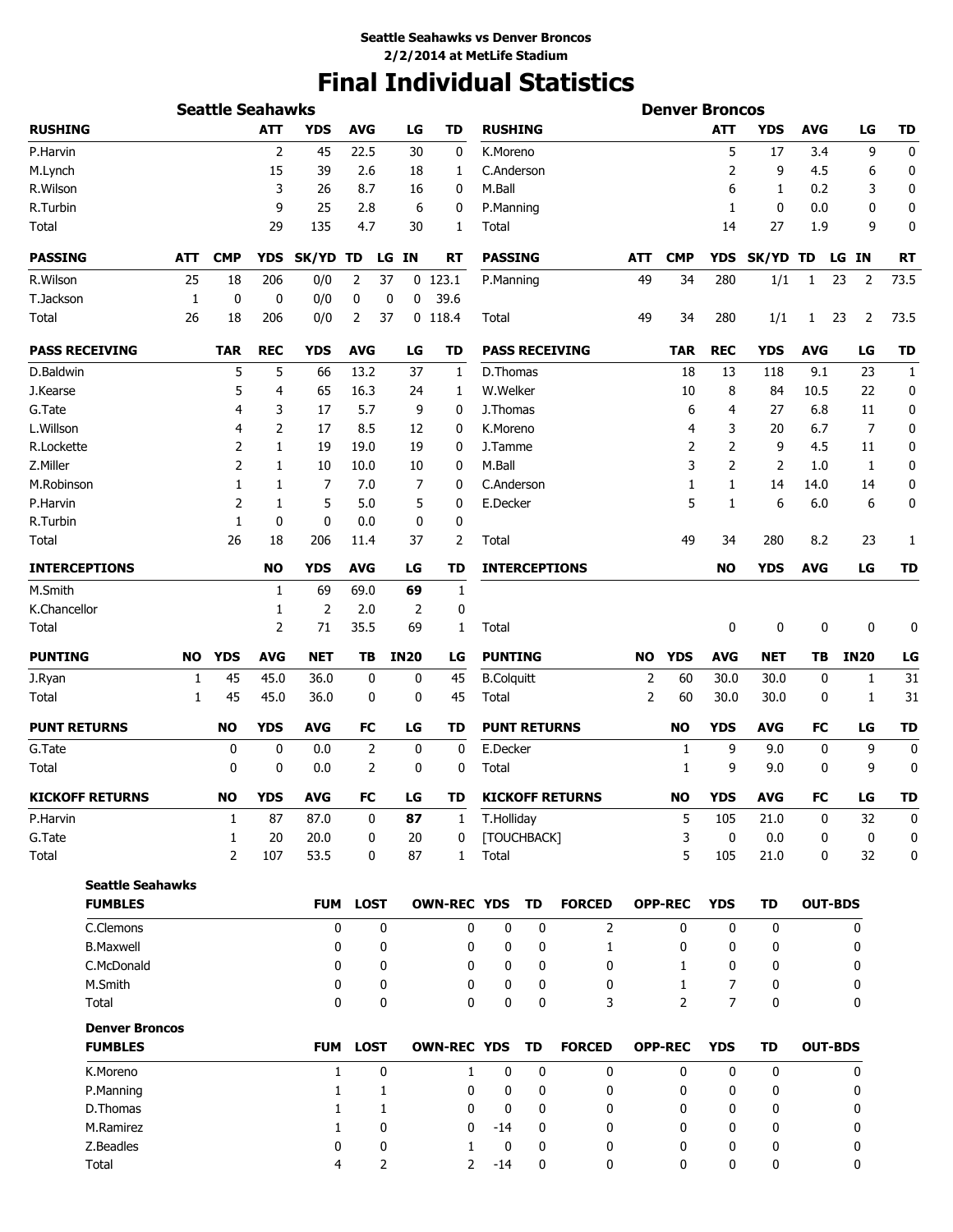# **Final Team Statistics**

|                                                      | <b>Visitor</b>  | Home           |
|------------------------------------------------------|-----------------|----------------|
|                                                      | <b>Seahawks</b> | <b>Broncos</b> |
| <b>TOTAL FIRST DOWNS</b>                             | 17              | 18             |
| By Rushing                                           | 6               | $\overline{2}$ |
| By Passing                                           | 10              | 13             |
| <b>By Penalty</b>                                    | 1               | 3              |
| THIRD DOWN EFFICIENCY                                | 7-12-58%        | 6-13-46%       |
| <b>FOURTH DOWN EFFICIENCY</b>                        | $0 - 2 - 0%$    | $0 - 3 - 0%$   |
| <b>TOTAL NET YARDS</b>                               | 341             | 306            |
| Total Offensive Plays (inc. times thrown passing)    | 55              | 64             |
| Average gain per offensive play                      | 6.2             | 4.8            |
| <b>NET YARDS RUSHING</b>                             | 135             | 27             |
| <b>Total Rushing Plays</b>                           | 29              | 14             |
| Average gain per rushing play                        | 4.7             | 1.9            |
| Tackles for a loss-number and yards                  | $3-3$           | $3 - 7$        |
| <b>NET YARDS PASSING</b>                             | 206             | 279            |
| Times thrown - yards lost attempting to pass         | $0 - 0$         | $1 - 1$        |
| Gross yards passing                                  | 206             | 280            |
| <b>PASS ATTEMPTS-COMPLETIONS-HAD INTERCEPTED</b>     | $26 - 18 - 0$   | 49-34-2        |
| Avg gain per pass play (inc.# thrown passing)        | 7.9             | 5.6            |
| <b>KICKOFFS Number-In End Zone-Touchbacks</b>        | $8 - 6 - 3$     | $3 - 0 - 0$    |
| <b>PUNTS Number and Average</b>                      | $1 - 45.0$      | $2 - 30.0$     |
| <b>Had Blocked</b>                                   | $\mathbf 0$     | $\Omega$       |
| <b>FGs - PATs Had Blocked</b>                        | $0 - 0$         | $0 - 0$        |
| <b>Net Punting Average</b>                           | 36.0            | 30.0           |
| <b>TOTAL RETURN YARDAGE (Not Including Kickoffs)</b> | 71              | 9              |
| No. and Yards Punt Returns                           | $0 - 0$         | $1 - 9$        |
| No. and Yards Kickoff Returns                        | $2 - 107$       | $5 - 105$      |
| No. and Yards Interception Returns                   | $2 - 71$        | $0 - 0$        |
| <b>PENALTIES Number and Yards</b>                    | 10-104          | $5 - 44$       |
| <b>FUMBLES Number and Lost</b>                       | $0 - 0$         | $4 - 2$        |
| <b>TOUCHDOWNS</b>                                    | 5               | 1              |
| Rushing                                              | 1               | 0              |
| Passing                                              | 2               | 1              |
| Interceptions                                        | 1               | 0              |
| <b>Kickoff Returns</b>                               | 1               | 0              |
| <b>EXTRA POINTS Made-Attempts</b>                    | $5-5$           | $1 - 1$        |
| Kicking Made-Attempts                                | $5-5$           | $0 - 0$        |
| Passing Made-Attempts                                | $0 - 0$         | $1 - 1$        |
| <b>FIELD GOALS Made-Attempts</b>                     | $2 - 2$         | $0 - 0$        |
| <b>RED ZONE EFFICIENCY</b>                           | 2-4-50%         | 1-2-50%        |
| <b>GOAL TO GO EFFICIENCY</b>                         | 2-3-67%         | $0 - 0 - 0\%$  |
| <b>SAFETIES</b>                                      | 1               | 0              |
| <b>FINAL SCORE</b>                                   | 43              | 8              |
| TIME OF POSSESSION                                   | 31:53           | 28:07          |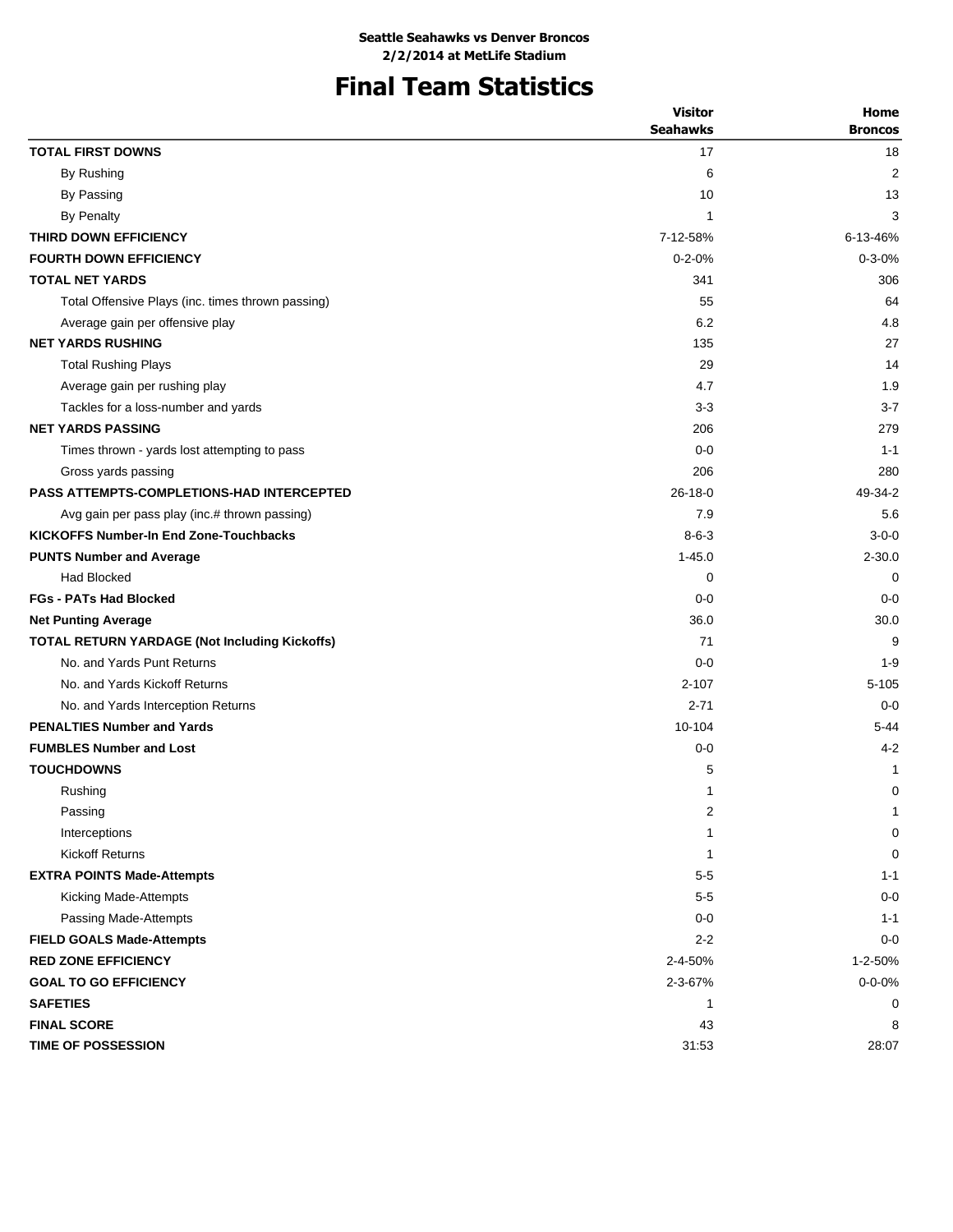# **Ball Possession And Drive Chart**

**Seattle Seahawks**

| #  | Time<br>Recd | Time<br>Lost | <b>Time How Ball</b><br><b>Poss Obtained</b> | <b>Drive</b><br><b>Began</b> | #<br><b>Play</b> | Yds<br>Gain | Yds<br>Pen   | Net<br>Yds | 1st<br>Down  | Last<br><b>Scrm</b> | <b>How Given</b><br>Up |
|----|--------------|--------------|----------------------------------------------|------------------------------|------------------|-------------|--------------|------------|--------------|---------------------|------------------------|
|    | 14:48        | 10:21        | 4:27 Kickoff                                 | <b>SEA 36</b>                | 9                | 60          | -9           | 51         | 2            | * DEN 13            | Field Goal             |
| 2  | 8:31         | 2:16         | $6:15$ Punt                                  | SEA 28                       | 13               | 68          | $-10$        | 58         | 3            | * DEN 14            | Field Goal             |
| 3  | 0:59         | 12:00        | 3:59 Interception                            | <b>DEN 37</b>                | 7                | 33          | 4            | 37         | 4            | $*$ DEN 1           | Touchdown              |
| 4  | 1:01         | 0:00         | 1:01 Downs                                   | SEA 19                       | $\overline{2}$   | 5           | 0            | 5          | 0            | SEA 23              | End of Half            |
| 5. | 15:00        | 14:48        | $0:12$ Kickoff                               |                              | $\mathbf{0}$     | $\mathbf 0$ | $\mathbf{0}$ | 0          | 0            |                     | Touchdown              |
| 6  | 10:38        | 7:05         | 3:33 Punt                                    | SEA 8                        | 4                | 21          | $-10$        | 11         |              | <b>SEA 19</b>       | Punt                   |
| 7  | 5:55         | 2:58         | 2:57 Fumble                                  | SEA 42                       | 6                | 58          | 0            | 58         | 3            | <b>DEN 23</b>       | Touchdown              |
| 8  | 15:00        | 11:45        | 3:15 Kickoff                                 | DEN 48                       | 5                | 58          | $-10$        | 48         | 3            | * DEN 10            | Touchdown              |
| 9  | 9:48         | 5:19         | 4:29 Downs                                   | <b>SEA 47</b>                |                  | 33          | $-10$        | 23         |              | <b>DEN 30</b>       | Downs                  |
| 10 | 3:44         | 1:59         | 1:45 Fumble                                  | <b>DEN 29</b>                | 4                | 5           | 0            | 5          | $\mathbf{0}$ | <b>DEN 26</b>       | Downs                  |

(366) Average SEA 41

\_\_\_\_\_\_\_\_\_\_\_\_\_\_\_ 

|    | <b>Denver Broncos</b> |              |                                              |                       |                  |             |            |            |                |               |                        |
|----|-----------------------|--------------|----------------------------------------------|-----------------------|------------------|-------------|------------|------------|----------------|---------------|------------------------|
| #  | Time<br>Recd          | Time<br>Lost | <b>Time How Ball</b><br><b>Poss Obtained</b> | <b>Drive</b><br>Began | #<br><b>Play</b> | Yds<br>Gain | Yds<br>Pen | Net<br>Yds | 1st<br>Down    | Last<br>Scrm  | <b>How Given</b><br>Up |
|    | 15:00                 | 14:48        | 0:12 Kickoff                                 | <b>DEN 14</b>         |                  | $-14$       | 0          | $-14$      | 0              | <b>DEN 14</b> | Safety                 |
| 2  | 10:21                 | 8:31         | 1:50 Kickoff                                 | <b>DEN 35</b>         | 3                | 8           | 0          | 8          | 0              | <b>DEN 43</b> | Punt                   |
| 3  | 2:16                  | 0:59         | 1:17 Kickoff                                 | <b>DEN 20</b>         | 3                | 3           | 0          | 3          | 0              | <b>DEN 23</b> | Interception           |
| 4  | 12:00                 | 3:21         | 8:39 Kickoff                                 | <b>DEN 16</b>         | 15               | 59          | -10        | 49         | 4              | <b>SEA 35</b> | Interception           |
| 5. | 3:21                  | 1:01         | 2:20 Kickoff                                 | <b>DEN 33</b>         | 9                | 53          | -5         | 48         | $\overline{2}$ | * SEA 19      | Downs                  |
| 6  | 14:48                 | 10:38        | 4:10 Kickoff                                 | <b>DEN 23</b>         | 10               | 33          | 5          | 38         | 3              | <b>SEA 39</b> | Punt                   |
|    | 7:05                  | 5:55         | $1:10$ Punt                                  | <b>DEN 45</b>         | 3                | 34          | $\Omega$   | 34         |                | <b>SEA 44</b> | Fumble                 |
| 8  | 2:58                  | 0:00         | 2:58 Kickoff                                 | <b>DEN 20</b>         | 6                | 70          | 10         | 80         | 5.             | * SEA 14      | Touchdown              |
| 9  | 11:45                 | 9:48         | 1:57 Kickoff                                 | <b>DEN 13</b>         | 7                | 25          | 15         | 40         | 2              | <b>SEA 47</b> | Downs                  |
| 10 | 5:19                  | 3:44         | 1:35 Downs                                   | <b>DEN 31</b>         | 4                | $-2$        | 0          | $-2$       | 0              | <b>DEN 30</b> | Fumble                 |
| 11 | 1:59                  | 0:00         | 1:59 Downs                                   | <b>DEN 24</b>         | 3                | 23          | 0          | 23         |                | <b>DEN 41</b> | End of Game            |

(274) Average DEN 25

**\* inside opponent's 20**

\_\_\_\_\_\_\_\_\_\_\_\_\_\_\_\_\_\_\_\_\_\_

|                | <b>Time of Possession by Quarter</b>   | 1st                  | 2nd   | 3rd  | 4th                 | OТ | Total |
|----------------|----------------------------------------|----------------------|-------|------|---------------------|----|-------|
| <b>Visitor</b> | Seattle Seahawks                       | 11:41                | 4:01  | 6:42 | 9:29                |    | 31:53 |
| Home           | Denver Broncos                         | 3:19                 | 10:59 | 8:18 | 5:31                |    | 28:07 |
|                | <b>Kickoff Drive No.-Start Average</b> | Seahawks: 1 - SEA 36 |       |      | Broncos: 8 - DEN 22 |    |       |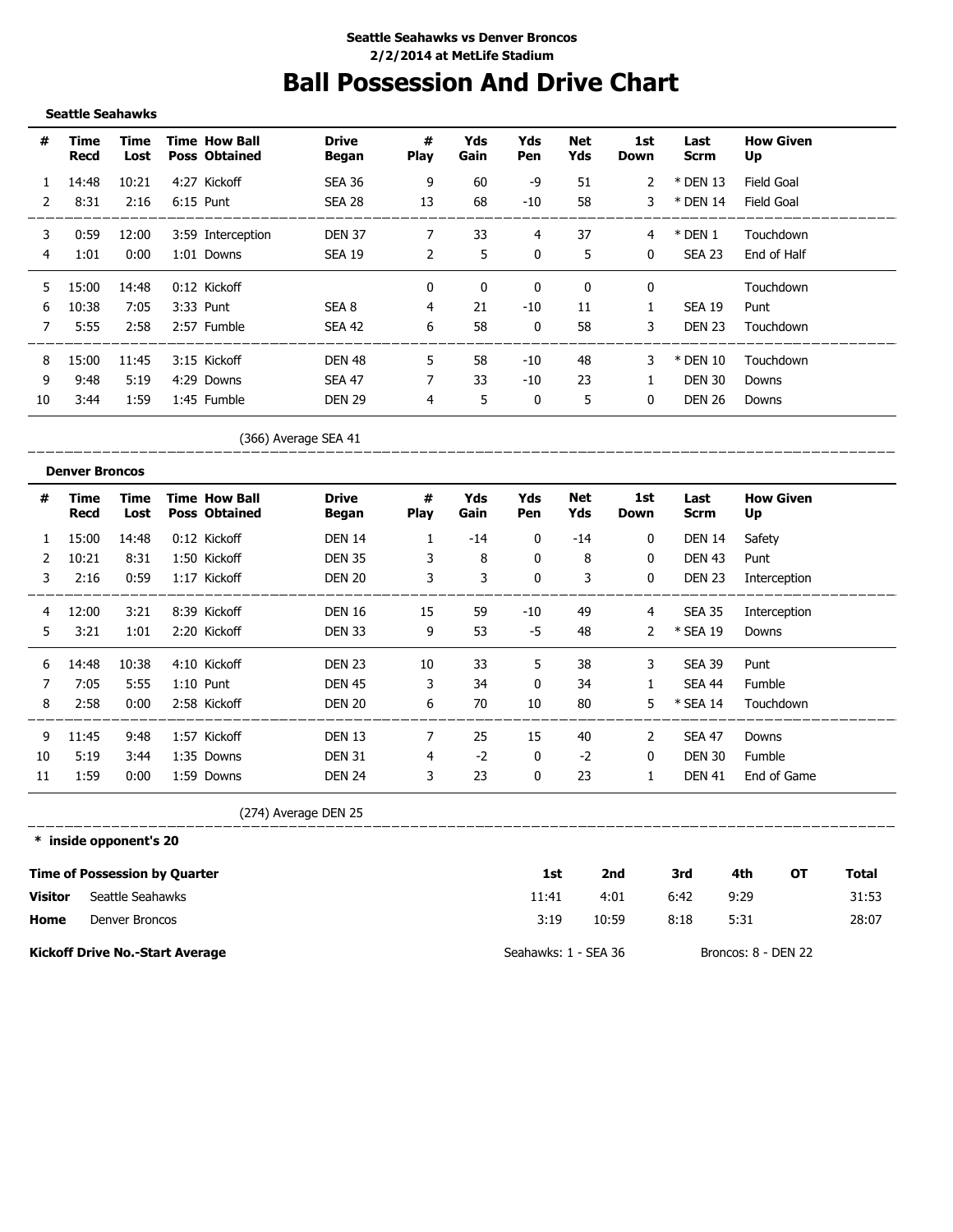# **Final Defensive Statistics**

| <b>Seattle Seahawks</b> |                |                |                |              | <b>Regular Defensive Plays</b> |   |              |              |              |              |           |            | <b>Special Teams</b> |           |           |              |            | <b>Misc</b>  |           |           |
|-------------------------|----------------|----------------|----------------|--------------|--------------------------------|---|--------------|--------------|--------------|--------------|-----------|------------|----------------------|-----------|-----------|--------------|------------|--------------|-----------|-----------|
|                         | <b>TKL</b>     | <b>AST</b>     | <b>COMB</b>    | SK           | <b>YDS TFL</b>                 |   | Q            | IN           | <b>PD</b>    | FF           | <b>FR</b> | <b>TKL</b> | <b>AST</b>           | <b>FF</b> | <b>FR</b> | <b>BL</b>    | <b>TKL</b> | <b>AST</b>   | <b>FF</b> | <b>FR</b> |
| <b>B.Wagner</b>         | 5              | 5              | 10             | 0            | 0                              | 0 |              | $\Omega$     | 0            | 0            | 0         | 0          | 0                    | 0         | 0         | $\mathbf 0$  | 0          | ŋ            | 0         | 0         |
| K.Chancellor            |                | 4              | 9              | 0            | 0                              | 0 | 0            | 1            | 2            | 0            | 0         | 1          | 0                    | 0         | 0         | 0            | 0          | 0            | 0         | 0         |
| M.Smith                 |                | 4              | 9              | 0            | 0                              | 0 | 0            | 1            | 1            | 0            | 1         | 1          | 0                    | 0         | 0         | 0            | 0          | 0            | 0         | 0         |
| E.Thomas                | 6              | 1              | 7              | 0            | 0                              | 1 | 0            | 0            | 1            | 0            | 0         | 0          | 0                    | 0         | 0         | 0            | 0          | 0            | 0         | 0         |
| K.Wright                | 5              | $\overline{2}$ | $\overline{7}$ | $\mathbf{0}$ | $\mathbf 0$                    | 1 | 0            | 0            | 0            | 0            | 0         | 0          | 0                    | 0         | 0         | 0            | 0          | 0            | 0         | $\pmb{0}$ |
| C.McDonald              |                | $\overline{2}$ | 5              | 0            | 0                              | 0 |              | 0            | 0            | 0            | 1         | 0          | 0                    | 0         | 0         | 0            | 0          | 0            | 0         | 0         |
| <b>B.Maxwell</b>        |                | 0              | 4              | 0            | 0                              | 0 | 0            | 0            | 0            | 1            | 0         | 0          | 0                    | 0         | 0         | 0            | 0          | 0            | 0         | 0         |
| C.Avril                 | 3              | 0              | 3              | 0            | 0                              | 1 | 2            | $\mathbf 0$  | 2            | 0            | 0         | 0          | 0                    | 0         | 0         | 0            | 0          | 0            | 0         | 0         |
| <b>B.Mebane</b>         | 3              | $\mathbf{0}$   | 3              | $\mathbf{0}$ | $\mathbf{0}$                   | 1 | $\mathbf{0}$ | $\mathbf{0}$ | $\mathbf{0}$ | $\mathbf{0}$ | 0         | 0          | $\mathbf{0}$         | 0         | 0         | $\mathbf{0}$ | 0          | $\mathbf{0}$ | 0         | 0         |
| C.Clemons               |                |                | 3              | 1            | 1                              |   |              | 0            |              | 2            | 0         | 0          | 0                    | 0         | 0         | 0            | 0          | 0            | 0         | 0         |
| R.Sherman               |                | 1              | 3              | 0            | 0                              | 0 | 0            | 0            | 1            | 0            | 0         | 0          | 0                    | 0         | 0         | 0            | 0          | 0            | 0         | 0         |
| W.Thurmond              |                | 2              | 3              | 0            | 0                              | 0 | 0            | 0            | 0            | 0            | 0         | 0          | 0                    | 0         | 0         | 0            | 0          | 0            | 0         | 0         |
| <b>B.Irvin</b>          | $\overline{2}$ | $\mathbf{0}$   | $\overline{2}$ | $\mathbf{0}$ | $\mathbf{0}$                   | 0 | 0            | $\mathbf 0$  | 0            | 0            | 0         | 0          | 0                    | 0         | 0         | 0            | 0          | 0            | 0         | 0         |
| M.Bennett               |                | 1              | 2              | 0            | 0                              | 0 | 0            | 0            | 0            | 0            | 0         | 0          | 0                    | 0         | 0         | 0            | 0          | 0            | 0         | 0         |
| T.McDaniel              |                | 0              |                | 0            | 0                              | 0 | 0            | 0            | 0            | 0            | 0         | 0          | 0                    | 0         | 0         | 0            | 0          | 0            | 0         | 0         |
| O.Schofield             | 1              | 0              | 1              | 0            | 0                              | 1 | 0            | 0            | 0            | 0            | 0         | 0          | 0                    | 0         | 0         | 0            | 0          | 0            | 0         | 0         |
| H.Farwell               | 0              | 1              | 1              | $\mathbf{0}$ | $\mathbf{0}$                   | 0 | $\mathbf 0$  | $\mathbf{0}$ | 0            | 0            | 0         | 1          | 0                    | 0         | 0         | $\mathbf{0}$ | 0          | 0            | 0         | $\pmb{0}$ |
| D.Coleman               |                | 0              | 0              | 0            | 0                              | 0 | 0            | $\mathbf 0$  | 0            | 0            | 0         | 1          | 0                    | 0         | 0         | 0            | 0          | 0            | 0         | 0         |
| C.Maragos               | 0              | 0              | 0              | 0            | 0                              | 0 | 0            | 0            | 0            | 0            | 0         | 1          | 0                    | 0         | 0         | 0            | 0          | 0            | 0         | 0         |
| M.Robinson              | 0              | 0              | 0              | 0            | 0                              | 0 | 0            | 0            | 0            | 0            | 0         |            | 0                    | 0         | 0         | 0            | 0          | 0            | 0         | 0         |
| J.Lane                  | 0              | $\mathbf{0}$   | $\mathbf{0}$   | $\mathbf{0}$ | $\mathbf{0}$                   | 0 | 0            | $\mathbf{0}$ | 0            | 0            | 0         | 0          | 2                    | 0         | 0         | $\mathbf 0$  | 0          | $\mathbf{0}$ | 0         | 0         |
| R.Lockette              |                | 0              | 0              | 0            | 0                              | 0 | 0            | 0            | 0            | 0            | 0         | 0          | 2                    | 0         | 0         | 0            | 0          | 0            | 0         | 0         |
| D.Baldwin               |                | 0              | 0              | 0            | 0                              | 0 | 0            | 0            | 0            | 0            | 0         | 0          |                      | 0         | 0         | 0            | 0          | 0            | 0         | 0         |
| Total                   | 49             | 24             | 73             | 1            | 1                              | 6 |              | 2            | 8            | 3            | 2         | 6          | 5                    | 0         | 0         | 0            | 0          | 0            | O         | 0         |

**TKL = Tackle AST = Assist COMB = Combined QH=QB Hit IN = Interception PD = Pass Defense FF = Forced Fumble FR = Fumble Recovery**

| <b>Denver Broncos</b> |            |              |              |              | <b>Regular Defensive Plays</b> |               |             |           |              |              |           |              | <b>Special Teams</b> |              |             |              |            | <b>Misc</b> |              |             |
|-----------------------|------------|--------------|--------------|--------------|--------------------------------|---------------|-------------|-----------|--------------|--------------|-----------|--------------|----------------------|--------------|-------------|--------------|------------|-------------|--------------|-------------|
|                       | <b>TKL</b> | <b>AST</b>   | <b>COMB</b>  | <b>SK</b>    | <b>YDS</b>                     | <b>TFL OH</b> |             | <b>IN</b> | <b>PD</b>    | FF           | <b>FR</b> | <b>TKL</b>   | <b>AST</b>           | <b>FF</b>    | <b>FR</b>   | <b>BL</b>    | <b>TKL</b> | <b>AST</b>  | <b>FF</b>    | <b>FR</b>   |
| D.Trevathan           |            | 5            | 12           | 0            | 0                              |               | 0           | 0         | 0            | 0            | 0         | 0            | 0                    | 0            | 0           | 0            | 0          | U           | 0            | $\mathbf 0$ |
| D.Ihenacho            |            | 4            | 9            | 0            | 0                              | 0             | 0           | 0         | 0            | 0            | 0         | 0            | 0                    | 0            | 0           | 0            | 0          | 0           | 0            | 0           |
| M.Adams               | h          | 0            | 6            | 0            | 0                              | 0             | 0           | 0         | 0            | 0            | 0         | 0            | 0                    | 0            | 0           | 0            | 0          | 0           | 0            | 0           |
| M.Jackson             | 4          | 1            | 5            | 0            | 0                              | 0             | 0           | 0         | 1            | 0            | 0         | 0            | 0                    | 0            | 0           | 0            | 0          | 0           | 0            | 0           |
| T.Knighton            | 4          | $\mathbf{1}$ | 5            | 0            | $\mathbf{0}$                   | 1             | 0           | 0         | 0            | 0            | 0         | $\mathbf{0}$ | 0                    | 0            | 0           | $\mathbf{0}$ | 0          | 0           | 0            | 0           |
| C.Bailey              | 4          | 0            | 4            | 0            | 0                              | 0             | 0           | 0         | 0            | 0            | 0         | 0            | 0                    | 0            | 0           | 0            | 0          | 0           |              | 0           |
| S.Phillips            |            | 3            | 4            | 0            | 0                              | 0             | 0           | 0         | 0            | 0            | 0         | 0            | 0                    | 0            | 0           | 0            | 0          | 0           | 0            | 0           |
| J.Mincey              | 0          | 4            | 4            | 0            | 0                              | 0             | 0           | 0         | 0            | 0            | 0         | 0            | 0                    | 0            | 0           | 0            | 0          | 0           | 0            | 0           |
| N.Irving              | 3          | 0            | 3            | $\mathbf{0}$ | 0                              | 0             | 0           | 0         | 1            | 0            | 0         | 0            | 1                    | 0            | 0           | 0            | 0          | 0           | 0            | 0           |
| W.Woodyard            |            | 2            | 3            | 0            | 0                              | 0             | 0           | 0         | 0            | 0            | 0         | 0            | 0                    | 0            | 0           | 0            | 0          | 0           | 0            | 0           |
| S.Williams            |            | 0            | 2            | 0            | 0                              | 0             | 0           | 0         | 0            | 0            | 0         | 0            | 0                    | 0            | 0           | 0            | 0          | 0           | 0            | 0           |
| P.Lenon               | 2          | 0            | 2            | 0            | 0                              | 0             | 0           | 0         | 0            | 0            | 0         | 0            | 0                    | 0            | 0           | 0            | 0          | 0           | 0            | 0           |
| M.Unrein              |            | $\mathbf{1}$ | 2            | 0            | 0                              | 1             | 0           | 0         | 0            | 0            | 0         | 0            | 0                    | $\mathbf{0}$ | 0           | 0            | 0          | 0           | 0            | 0           |
| D.R-Cromartie         |            | 0            |              | 0            | 0                              | 0             | 0           | 0         | 0            | 0            | 0         | 0            | 0                    | 0            | 0           | 0            | 0          | U           |              | 0           |
| T.Carter              |            | 0            |              | 0            | 0                              | 0             | 0           | 0         | 0            | 0            | 0         | 0            | 0                    | 0            | 0           | 0            | 0          | 0           | 0            | 0           |
| R.Ayers               |            | 0            | 1            | 0            | 0                              | 0             | 0           | 0         | 0            | 0            | 0         | 0            | 0                    | 0            | 0           | 0            | 0          | 0           | 0            | 0           |
| <b>B.Marshall</b>     | 0          | 0            | $\mathbf{0}$ | $\mathbf{0}$ | $\mathbf{0}$                   | 0             | $\mathbf 0$ | 0         | $\mathbf{0}$ | $\mathbf{0}$ | 0         | 1            | $\mathbf{0}$         | $\mathbf{0}$ | 0           | $\mathbf{0}$ | 0          | 0           | $\mathbf{0}$ | 0           |
| J.Tamme               |            | 0            | 0            | 0            | 0                              | 0             | 0           | 0         | 0            | 0            | 0         | 1            | 0                    | 0            | 0           | 0            | 0          | 0           |              | 0           |
| J. Thomas             | 0          | 0            | 0            | 0            | 0                              | 0             | 0           | 0         | 0            | 0            | 0         | 0            | 0                    | 0            | 0           | 0            | 2          | 0           | 0            | 0           |
| C.Clark               | 0          | 0            | 0            | 0            | 0                              | 0             | 0           | 0         | 0            | 0            | 0         | 0            | 0                    | 0            | 0           | 0            |            | 0           | 0            | 0           |
| K.Moreno              | 0          | 0            | 0            | 0            | 0                              | 0             | $\mathbf 0$ | 0         | 0            | 0            | 0         | 0            | $\mathbf 0$          | 0            | $\mathbf 0$ | $\mathbf{0}$ | 0          | 0           | 0            | 1           |
| Z.Beadles             | 0          | 0            | 0            | 0            | 0                              | 0             | 0           | 0         | 0            | 0            | 0         | 0            | 0                    | 0            | 0           | 0            | 0          | 0           | 0            |             |
| <b>Total</b>          | 43         | 21           | 64           | 0            | 0                              | 3             | Ω           | O         | 7            | 0            | 0         | 2            | 1                    | 0            | 0           | 0            | 3          | n           | Ω            | 7           |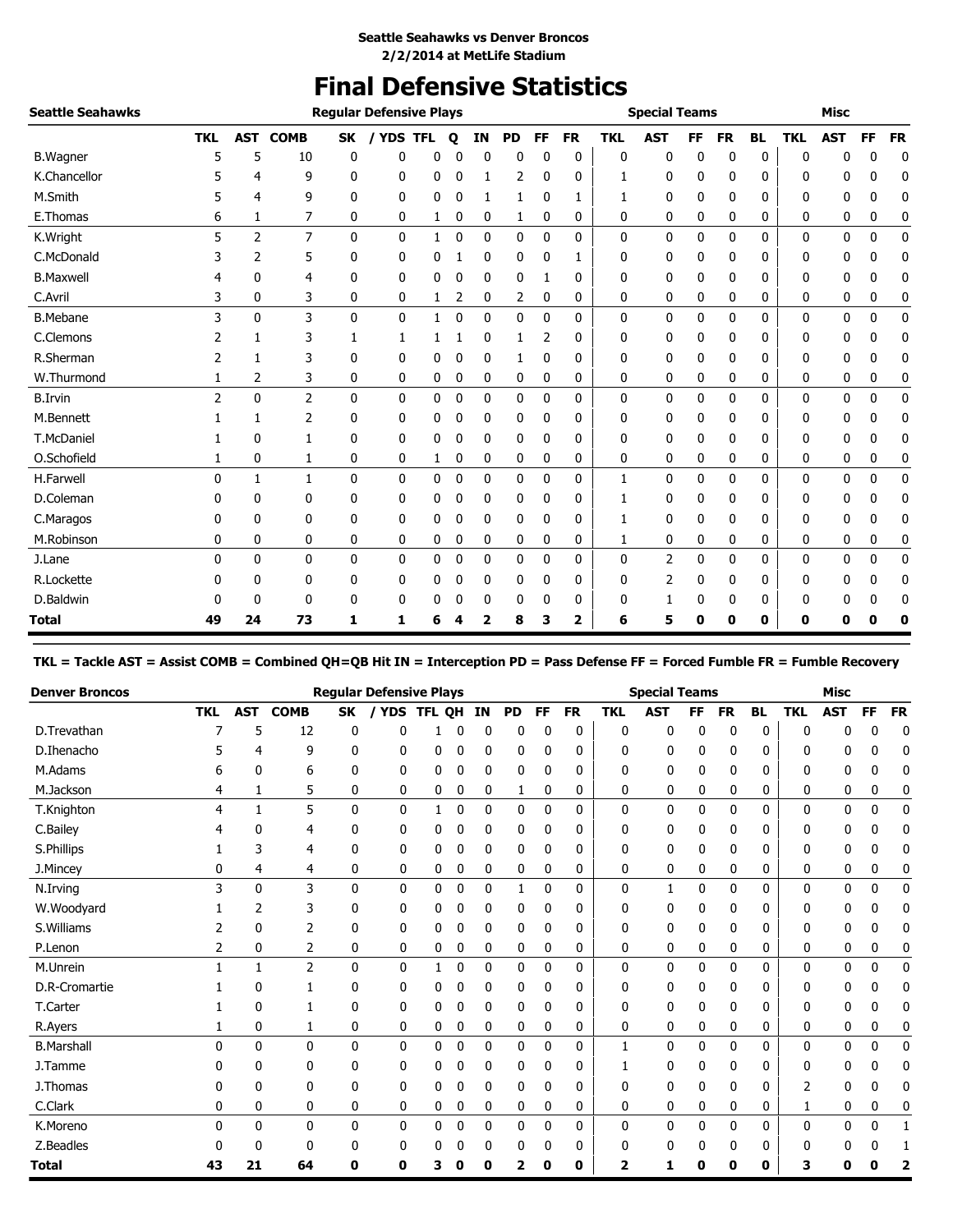## **First Half Summary**

|                                           |                                            |            |                         |                 |                                                              |                                |       |             |                | <u>Filst Hall Sullillial y</u>                   |                          |                       |            |                   |                         |                |                |           |
|-------------------------------------------|--------------------------------------------|------------|-------------------------|-----------------|--------------------------------------------------------------|--------------------------------|-------|-------------|----------------|--------------------------------------------------|--------------------------|-----------------------|------------|-------------------|-------------------------|----------------|----------------|-----------|
|                                           |                                            |            | PERIOD SCORES           |                 |                                                              |                                |       |             |                |                                                  | TIME OF POSSESSION       |                       |            |                   |                         |                |                |           |
| Seahawks                                  |                                            |            |                         | $8 \t14 = 22$   |                                                              |                                |       |             | Seahawks       |                                                  | 15:42                    |                       |            |                   |                         |                |                |           |
| <b>Broncos</b>                            |                                            |            |                         | $0 \t0 = 0$     |                                                              |                                |       |             | <b>Broncos</b> |                                                  | 14:18                    |                       |            |                   |                         |                |                |           |
| Team                                      | Qtr                                        |            |                         |                 | Time Play Description (Extra Point) (Drive Info)             |                                |       |             |                | <b>Scoring Plays</b>                             |                          |                       |            |                   |                         | <b>Visitor</b> |                | Home      |
| Seahawks                                  | 1                                          |            |                         |                 | 14:48 K. Moreno tackled in end zone by C. Avril for a Safety |                                |       |             |                |                                                  |                          |                       |            |                   |                         | 2              |                | 0         |
| Seahawks                                  | 1                                          |            |                         |                 | 10:21 S.Hauschka 31 yd. Field Goal (9-51, 4:27)              |                                |       |             |                |                                                  |                          |                       |            |                   |                         | 5              |                | 0         |
| Seahawks                                  | 1                                          |            |                         |                 | 2:16 S.Hauschka 33 yd. Field Goal (13-58, 6:15)              |                                |       |             |                |                                                  |                          |                       |            |                   |                         | 8              |                | 0         |
| Seahawks                                  | 2                                          |            |                         |                 | 12:00 M.Lynch 1 yd. run (S.Hauschka kick) (7-37, 3:59)       |                                |       |             |                |                                                  |                          |                       |            |                   |                         | 15             |                | 0         |
| Seahawks                                  | 2                                          |            |                         |                 | 3:21 M.Smith 69 yd. interception return (S.Hauschka kick)    |                                |       |             |                |                                                  |                          |                       |            |                   |                         | 22             |                | 0         |
|                                           |                                            |            |                         |                 |                                                              |                                |       |             |                |                                                  |                          | Seattle Seahawks      |            |                   |                         | Denver Broncos |                |           |
| TOTAL FIRST DOWNS                         |                                            |            |                         |                 |                                                              |                                |       |             |                |                                                  |                          |                       | 9          |                   |                         |                |                | 6         |
|                                           | First Downs Rushing-Passing-by Penalty     |            |                         |                 |                                                              |                                |       |             |                |                                                  |                          | $4 - 4 - 1$           |            |                   |                         |                | $2 - 4 - 0$    |           |
| THIRD DOWN EFFICIENCY                     |                                            |            |                         |                 |                                                              |                                |       |             |                |                                                  |                          | 4-6-67%               |            |                   |                         |                | 5-9-56%        |           |
| TOTAL NET YARDS                           |                                            |            |                         |                 |                                                              |                                |       |             |                |                                                  |                          |                       | 166        |                   |                         |                |                | 123       |
|                                           | <b>Total Offensive Plays</b>               |            |                         |                 |                                                              |                                |       |             |                |                                                  |                          |                       | 29         |                   |                         |                |                | 31        |
| <b>NET YARDS RUSHING</b>                  |                                            |            |                         |                 |                                                              |                                |       |             |                |                                                  |                          |                       | 72         |                   |                         |                |                | 19        |
| <b>NET YARDS PASSING</b>                  |                                            |            |                         |                 |                                                              |                                |       |             |                |                                                  |                          |                       | 94         |                   |                         |                |                | 104       |
|                                           | <b>Gross Yards Passing</b>                 |            |                         |                 |                                                              |                                |       |             |                |                                                  |                          |                       | 94         |                   |                         |                |                | 104       |
|                                           | Times thrown-yards lost attempting to pass |            |                         |                 |                                                              |                                |       |             |                |                                                  |                          |                       | $0 - 0$    |                   |                         |                |                | $0 - 0$   |
| Pass Attempts-Completions-Had Intercepted |                                            |            |                         |                 |                                                              |                                |       |             |                |                                                  |                          | $14 - 9 - 0$          |            |                   |                         |                | $23 - 17 - 2$  |           |
| <b>Punts-Number and Average</b>           |                                            |            |                         |                 |                                                              |                                |       |             |                |                                                  |                          | $0 - 0$               |            |                   |                         |                | $1 - 29$       |           |
| <b>Penalties-Number and Yards</b>         |                                            |            |                         |                 |                                                              |                                |       |             |                |                                                  |                          | $4 - 34$              |            |                   |                         |                | $3 - 19$       |           |
| <b>Fumbles-Number and Lost</b>            |                                            |            |                         |                 |                                                              |                                |       |             |                |                                                  |                          | $0 - 0$               |            |                   |                         |                | $2 - 0$        |           |
| <b>Red Zone Efficiency</b>                |                                            |            |                         |                 |                                                              |                                |       |             |                |                                                  |                          | $1 - 3 - 33%$         |            |                   |                         |                | $0 - 1 - 0%$   |           |
| <b>Average Drive Start</b>                |                                            |            |                         |                 |                                                              |                                |       |             |                |                                                  |                          | <b>SEA 36</b>         |            |                   |                         |                | <b>DEN 24</b>  |           |
|                                           |                                            |            | <b>Seattle Seahawks</b> |                 |                                                              |                                |       |             |                |                                                  |                          | <b>Denver Broncos</b> |            |                   |                         |                |                |           |
| <b>RUSHING</b>                            |                                            |            |                         | ATT             | <b>YDS</b>                                                   | <b>AVG</b>                     |       | LG          | TD             | <b>RUSHING</b>                                   |                          |                       | ATT        | <b>YDS</b>        | <b>AVG</b>              |                | LG             | TD        |
| P.Harvin                                  |                                            |            |                         | 2               | 45                                                           | 22.5                           |       | 30          | 0              | K.Moreno                                         |                          |                       | 5          | 17                | 3.4                     |                | 9              | 0         |
| M.Lynch                                   |                                            |            |                         | 11              | 17                                                           | 1.5                            |       | 6           | 1              | M.Ball                                           |                          |                       | 2          | 2                 | 1.0                     |                | 2              | 0         |
| R.Wilson                                  |                                            |            |                         | 2               | 10                                                           | 5.0                            |       | 5           | 0              | P.Manning                                        |                          |                       | 1          | 0                 | 0.0                     |                | 0              | 0         |
| Total                                     |                                            |            |                         | 15              | 72                                                           | 4.8                            |       | 30          | 1              | Total                                            |                          |                       | 8          | 19                | 2.4                     |                | 9              | 0         |
| <b>PASSING</b>                            |                                            | <b>ATT</b> | <b>CMP</b>              |                 | YDS SK/YD TD                                                 |                                | LG IN |             | RT             | <b>PASSING</b>                                   | <b>ATT</b>               | <b>CMP</b>            |            | YDS SK/YD TD      |                         | LG IN          |                | <b>RT</b> |
| R.Wilson                                  |                                            | 14         | q                       | 94              | 0/0                                                          | $\bf{0}$                       | 37    | $\mathbf 0$ | 83.6           | P.Manning                                        | 23                       | 17                    | 104        | 0/0               | $\overline{\mathbf{0}}$ | 19             | $\overline{2}$ | 46.3      |
| Total                                     |                                            | 14         | 9                       | 94              | 0/0                                                          | 0                              | 37    | 0           | 83.6           | Total                                            | 23                       | 17                    | 104        | 0/0               | 0                       | 19             | 2              | 46.3      |
| <b>PASS RECEIVING</b>                     |                                            |            | <b>TAR</b>              | <b>REC</b>      | <b>YDS</b>                                                   | <b>AVG</b>                     |       | LG          | TD             | <b>PASS RECEIVING</b>                            |                          | <b>TAR</b>            | <b>REC</b> | <b>YDS</b>        | <b>AVG</b>              |                | LG             | TD        |
| D.Baldwin                                 |                                            |            | 3                       | 3               | 50                                                           | 16.7                           |       | 37          | 0              | D.Thomas                                         |                          | 9                     | 7          | 47                | 6.7                     |                | 19             | 0         |
| J.Kearse                                  |                                            |            | 3                       | 2               | 18                                                           | 9.0                            |       | 12          | 0              | W.Welker                                         |                          | 3                     | 3          | 26                | 8.7                     |                | 16             | 0         |
| G.Tate                                    |                                            |            | 2                       | 1               | 9                                                            | 9.0                            |       | 9           | 0              | J.Thomas                                         |                          | 5                     | 3          | 19                | 6.3                     |                | 11             | 0         |
| M.Robinson                                |                                            |            | 1                       | 1               | 7                                                            | 7.0                            |       | 7           | 0              | K.Moreno                                         |                          | 3                     | 2          | 13                | 6.5                     |                | 7              | 0         |
| P.Harvin                                  |                                            |            | 2                       | 1               | 5                                                            | 5.0                            |       | 5           | 0              | M.Ball                                           |                          | 1                     | 1          | 1                 | 1.0                     |                | 1              | 0         |
| L.Willson                                 |                                            |            | 2                       | 1               | 5                                                            | 5.0                            |       | 5           | 0              | J.Tamme                                          |                          | 1                     | 1          | -2                | $-2.0$                  |                | -2             | 0         |
| Z.Miller                                  |                                            |            | 1                       | 0               | 0                                                            | 0.0                            |       | 0           | 0              | E.Decker                                         |                          | 1                     | 0          | 0                 | 0.0                     |                | 0              |           |
| Total                                     |                                            |            | 14                      | 9               | 94                                                           | 10.4                           |       | 37          | 0              | Total                                            |                          | 23                    | 17         | 104               | 6.1                     |                | 19             | 0         |
| Seattle Seahawks                          |                                            |            |                         |                 |                                                              | <b>Regular Defensive Plays</b> |       |             |                |                                                  | <b>Special Teams</b>     |                       |            |                   |                         | Misc           |                |           |
|                                           |                                            |            | TKL                     | <b>AST COMB</b> |                                                              |                                |       |             |                | SK / YDS TFL Q IN PD FF<br><b>FR</b>             | <b>TKL</b><br><b>AST</b> | FF .                  | FR.        | <b>BL TKL AST</b> |                         |                | FF             | <b>FR</b> |
| K.Chancellor                              |                                            |            | $\overline{4}$          | 2               | 6                                                            | 0                              |       | 0           | $0\quad 0$     | 0<br>$\mathbf 0$<br>$\mathbf{1}$<br>$\mathbf{1}$ | 1                        | 0<br>0                | 0          | 0                 | 0                       | 0              | 0              | 0         |

B.Wagner 2 4 6 0 0 0 0 0 0 0 0 0 0 0 0 0 0 0 0 0 C.Avril 3 0 3 0 0 1 1 0 1 0 0 0 0 0 0 0 0 0 0 0 B.Maxwell 3 0 3 0 0 0 0 0 0 0 0 0 0 0 0 0 0 0 0 0 **Total 12 6 18 0 0 1 1 1 2 0 0 1 0 0 0 0 0 0 0 0**

 $\overline{\phantom{0}}$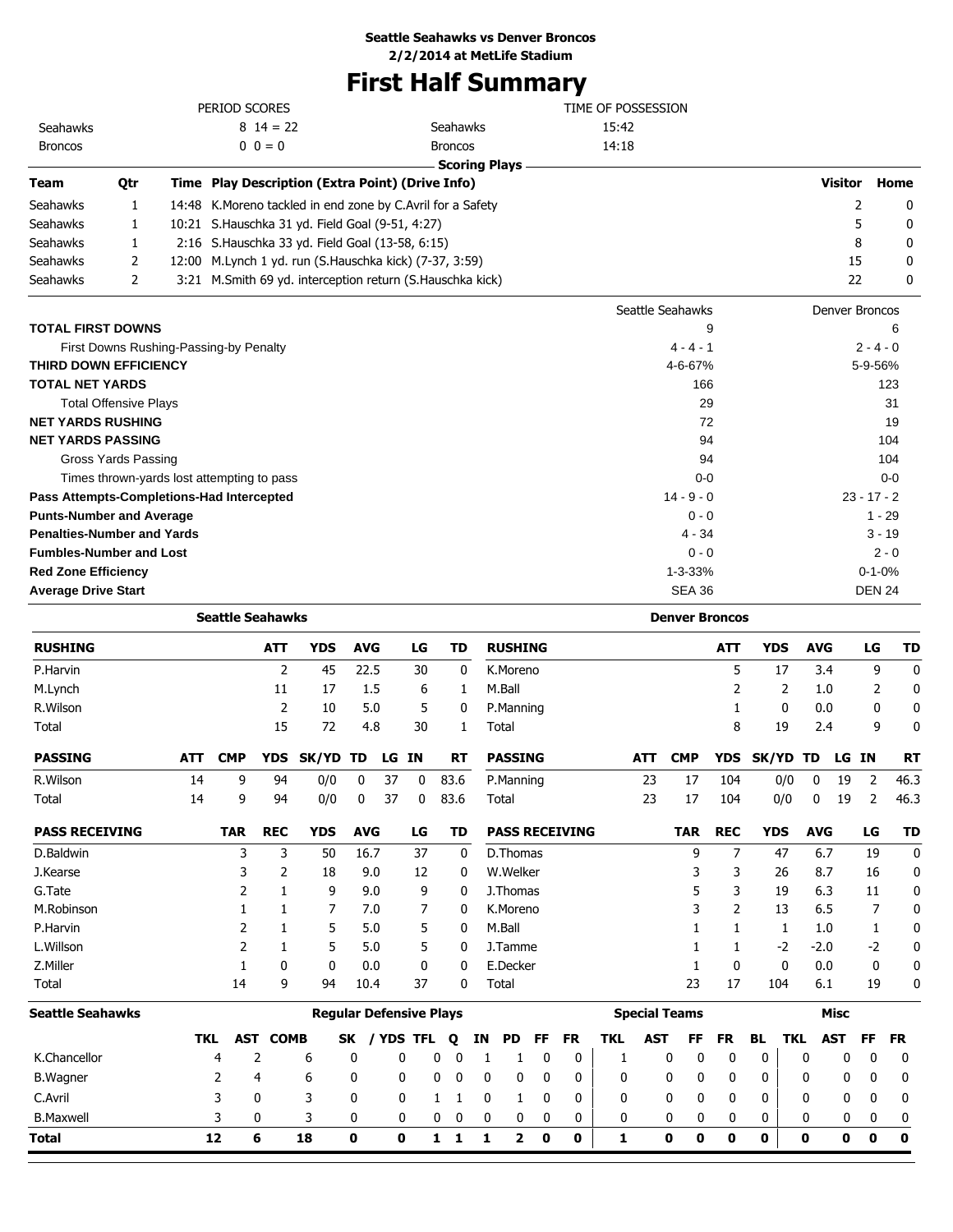# **First Half Summary**

| <b>Denver Broncos</b> |     |            |             |     | <b>Regular Defensive Plays</b> |   |  |      |     |           |     | <b>Special Teams</b> |     |           |    |     | Misc |     |              |
|-----------------------|-----|------------|-------------|-----|--------------------------------|---|--|------|-----|-----------|-----|----------------------|-----|-----------|----|-----|------|-----|--------------|
|                       | TKL | <b>AST</b> | <b>COMB</b> | SK. | / YDS TFL QH IN                |   |  | PD 5 | FF. | <b>FR</b> | TKL | <b>AST</b>           | FF. | <b>FR</b> | BL | TKL | AST  | FF. | <b>FR</b>    |
| D.Ihenacho            | 4   |            |             |     |                                | U |  |      |     |           |     |                      |     |           |    |     |      |     | 0            |
| D.Trevathan           |     |            |             |     |                                |   |  |      |     |           | 0   |                      |     |           |    | 0   |      |     | $\mathbf{0}$ |
| M.Adams               |     |            |             |     |                                |   |  |      |     |           | 0   |                      |     |           |    | 0   |      |     | $\mathbf{0}$ |
| C.Bailey              |     |            |             |     |                                |   |  |      |     |           | 0   | 0                    |     |           | 0  | 0   |      |     | $\mathbf{0}$ |
| <b>Total</b>          | 12  |            | 16          |     |                                |   |  |      |     | 0         | 0   |                      | o   |           |    |     |      |     | - 0          |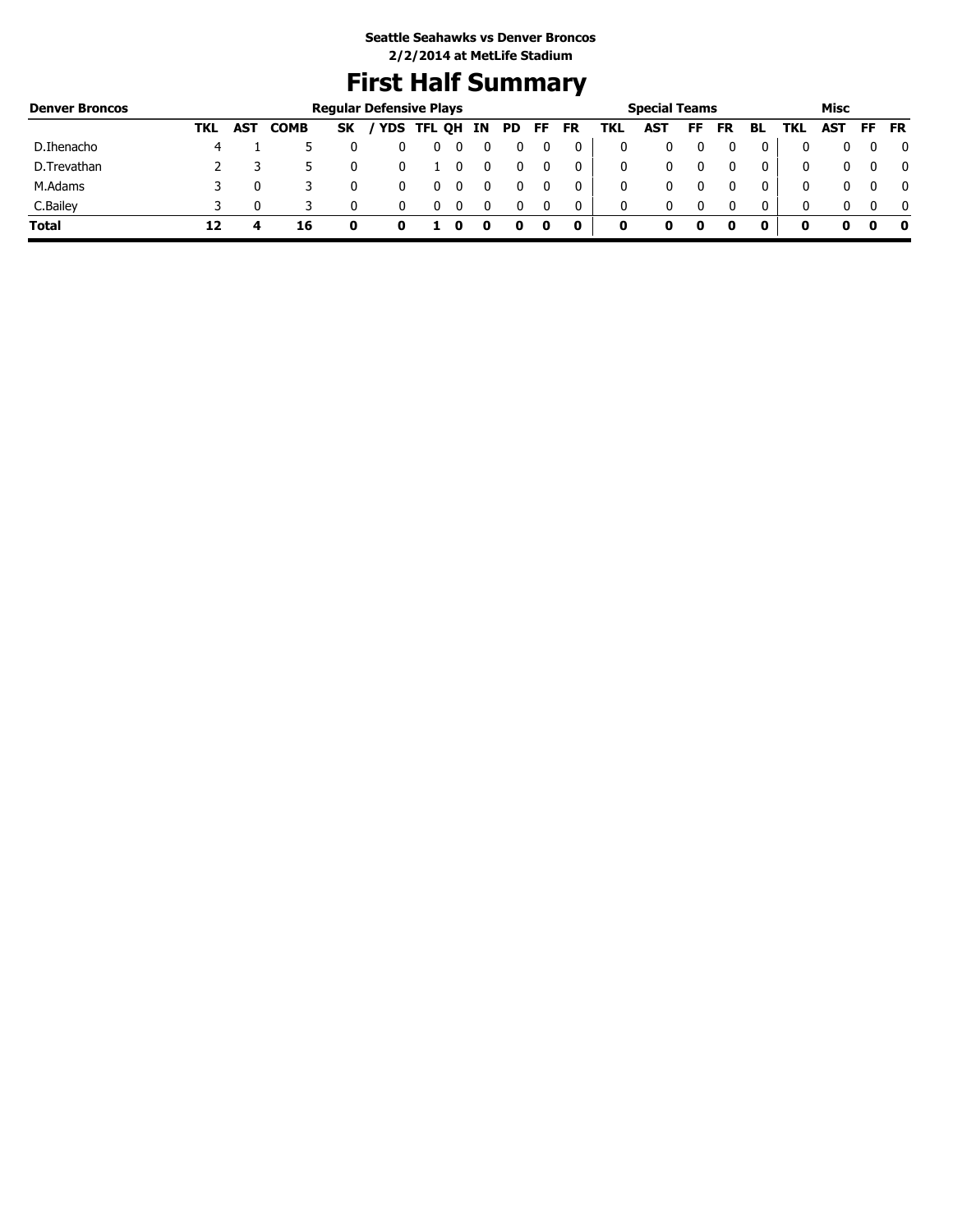### **Play By Play First Quarter** 2/2/2014

SEA wins the coin toss and elects to defer. DEN elects to Receive, and SEA elects to defend the north goal.

49° F, Humidity: 63%, Wind: WNW 4 mph

S.Hauschka kicks 71 yards from SEA 35 to DEN -6. T.Holliday to DEN 14 for 20 yards (D.Coleman, J.Lane).

#### **Denver Broncos at 15:00, (1st play from scrimmage 14:53)**

| 1-10-DEN 14 | (14:53) (Shotgun) P.Manning Aborted. M.Ramirez FUMBLES at DEN 14, recovered by DEN-K.Moreno at DEN-8. K.Moreno tackled in |
|-------------|---------------------------------------------------------------------------------------------------------------------------|
|             | End Zone, SAFETY (C.Avril).                                                                                               |
|             | Penalty on DEN-P.Manning, Illegal Motion, declined.                                                                       |

 **SEA 2 DEN 0, Safety, 0:12 elapsed** B.Colquitt kicks 64 yards from DEN 20 to SEA 16. G.Tate to SEA 36 for 20 yards (B.Marshall, N.Irving). **Seattle Seahawks at 14:48, (1st play from scrimmage 14:43)** 1-10-SEA 36 (14:43) M.Lynch up the middle to SEA 39 for 3 yards (S.Williams, D.Trevathan). 2-7-SEA 39 (14:08) P.Harvin left end pushed ob at DEN 31 for 30 yards (D.Ihenacho). End around. R1 1-10-DEN 31 *(13:44) (Shotgun) PENALTY on SEA-R.Okung, False Start, 5 yards, enforced at DEN 31 - No Play.* 1-15-DEN 36 (13:22) R.Wilson pass incomplete short right to Z.Miller. 2-15-DEN 36 (13:14) (Shotgun) R.Wilson pass short left to J.Kearse to DEN 30 for 6 yards (D.Ihenacho). 3-9-DEN 30 (12:34) (Shotgun) R.Wilson pass short middle to J.Kearse to DEN 18 for 12 yards (M.Adams). P2 1-10-DEN 18 (12:01) M.Lynch left tackle to DEN 19 for -1 yards (T.Knighton, J.Mincey). 2-11-DEN 19 (11:21) (Shotgun) R.Wilson left end pushed ob at DEN 14 for 5 yards (D.Ihenacho). (10:55) (Shotgun) R.Wilson scrambles left end pushed ob at DEN 9 for 5 yards (D.Ihenacho). Seattle challenged the first down ruling, and the play was Upheld. (Timeout #1.) 3-6-DEN 14 4-1-DEN 9 *(10:25) (Field Goal formation) PENALTY on SEA-J.Sweezy, False Start, 4 yards, enforced at DEN 9 - No Play.* 4-5-DEN 13 **(10:25) S.Hauschka 31 yard field goal is GOOD, Center-C.Gresham, Holder-J.Ryan.**

 **SEA 5 DEN 0, 9 plays, 51 yards, 4:27 drive, 4:39 elapsed**

S.Hauschka kicks 65 yards from SEA 35 to end zone, Touchback.

*PENALTY on SEA-R.Lockette, Unnecessary Roughness, 15 yards, enforced at DEN 20.*

#### **Denver Broncos at 10:21**

| 1-10-DEN 35                     | (10:21) (Shotgun) K. Moreno left tackle to DEN 38 for 3 yards (C. Avril, C. Clemons).                                                                                     |                |
|---------------------------------|---------------------------------------------------------------------------------------------------------------------------------------------------------------------------|----------------|
| 2-7-DEN 38                      | (9:53) (No Huddle, Shotgun) P.Manning pass short middle to D.Thomas to DEN 40 for 2 yards (K.Chancellor).                                                                 |                |
| 3-5-DEN 40                      | (9:22) (No Huddle, Shotgun) P.Manning pass short middle to J.Thomas to DEN 43 for 3 yards (B.Wagner, W.Thurmond).                                                         |                |
| 4-2-DEN 43                      | (8.45) B. Colquitt punts 29 yards to SEA 28, Center-A. Brewer, fair catch by G. Tate.                                                                                     |                |
| <b>Seattle Seahawks at 8:31</b> |                                                                                                                                                                           |                |
| 1-10-SEA 28                     | (8:31) R. Wilson pass incomplete short right to G. Tate (M. Jackson).                                                                                                     |                |
| 2-10-SEA 28                     | (8.27) M. Lynch right guard to SEA 31 for 3 yards (N. Irving, D. Ihenacho).                                                                                               |                |
| 3-7-SEA 31                      | (7:50) (Shotgun) R. Wilson pass short left to G. Tate ran ob at SEA 40 for 9 yards.                                                                                       | P <sub>3</sub> |
| 1-10-SEA 40                     | (7:18) R. Wilson pass short right to M. Robinson to SEA 47 for 7 yards (D. Trevathan).                                                                                    |                |
| 2-3-SEA 47                      | (6:35) (Shotgun) M.Lynch left guard to SEA 46 for -1 yards (M.Unrein, J.Mincey).                                                                                          |                |
| 3-4-SEA 46                      | (5:53) (Shotgun) R. Wilson pass short middle to D. Baldwin to DEN 48 for 6 yards (C. Bailey).                                                                             | P <sub>4</sub> |
| 1-10-DEN 48                     | (5.16) (Shotgun) R. Wilson pass short right to P. Harvin to DEN 43 for 5 yards (C. Bailey).                                                                               |                |
| 2-5-DEN 43                      | (4:40) R. Wilson pass incomplete short left to L. Willson. Flea-Flicker play involving M. Lynch. R. Wilson laterals ball to M. Lynch who laterals<br>back to R. Wilson.   |                |
| 3-5-DEN 43                      | (4:26) (Shotgun) R. Wilson pass deep left to D. Baldwin to DEN 6 for 37 yards (C. Bailey).                                                                                | P <sub>5</sub> |
| $1-6-DEN6$                      | (3:45) M. Lynch up the middle to DEN 8 for -2 yards (N. Irving).                                                                                                          |                |
|                                 | PENALTY on SEA-M.Unger, Offensive Holding, 10 yards, enforced at DEN 6 - No Play.                                                                                         |                |
| 1-16-DEN 16                     | (3:22) (Shotgun) M.Lynch right guard to DEN 14 for 2 yards (S.Phillips, W.Woodyard).                                                                                      |                |
| 2-14-DEN 14                     | (2:33) (Shotgun) R. Wilson pass incomplete short left to P. Harvin.                                                                                                       |                |
| 3-14-DEN 14                     | Denver challenged the backward pass ruling, and the play was Upheld. (Timeout #1.)<br>$(2:27)$ (Shotgun) R. Wilson pass incomplete short middle to J. Kearse (N. Irving). |                |
| 4-14-DEN 14                     | (2:21) S.Hauschka 33 vard field goal is GOOD, Center-C.Gresham, Holder-J.Ryan.                                                                                            |                |

#### **SEA 8 DEN 0, 13 plays, 58 yards, 6:15 drive, 12:44 elapsed**

S.Hauschka kicks 65 yards from SEA 35 to end zone, Touchback.

#### **Denver Broncos at 2:16**

| 1-10-DEN 20 | (2:16) (Shotgun) P.Manning pass short middle to W.Welker to DEN 25 for 5 yards (K.Chancellor).                                                                                                                                              |
|-------------|---------------------------------------------------------------------------------------------------------------------------------------------------------------------------------------------------------------------------------------------|
| 2-5-DEN 25  | (1:47) (No Huddle, Shotgun) K.Moreno left end to DEN 27 for 2 yards (C.Clemons, C.McDonald). FUMBLES (C.Clemons), recovered by DEN-<br>Z. Beadles at DEN 23. Z. Beadles to DEN 23 for no gain (E. Thomas). Officially, a rush for -2 yards. |

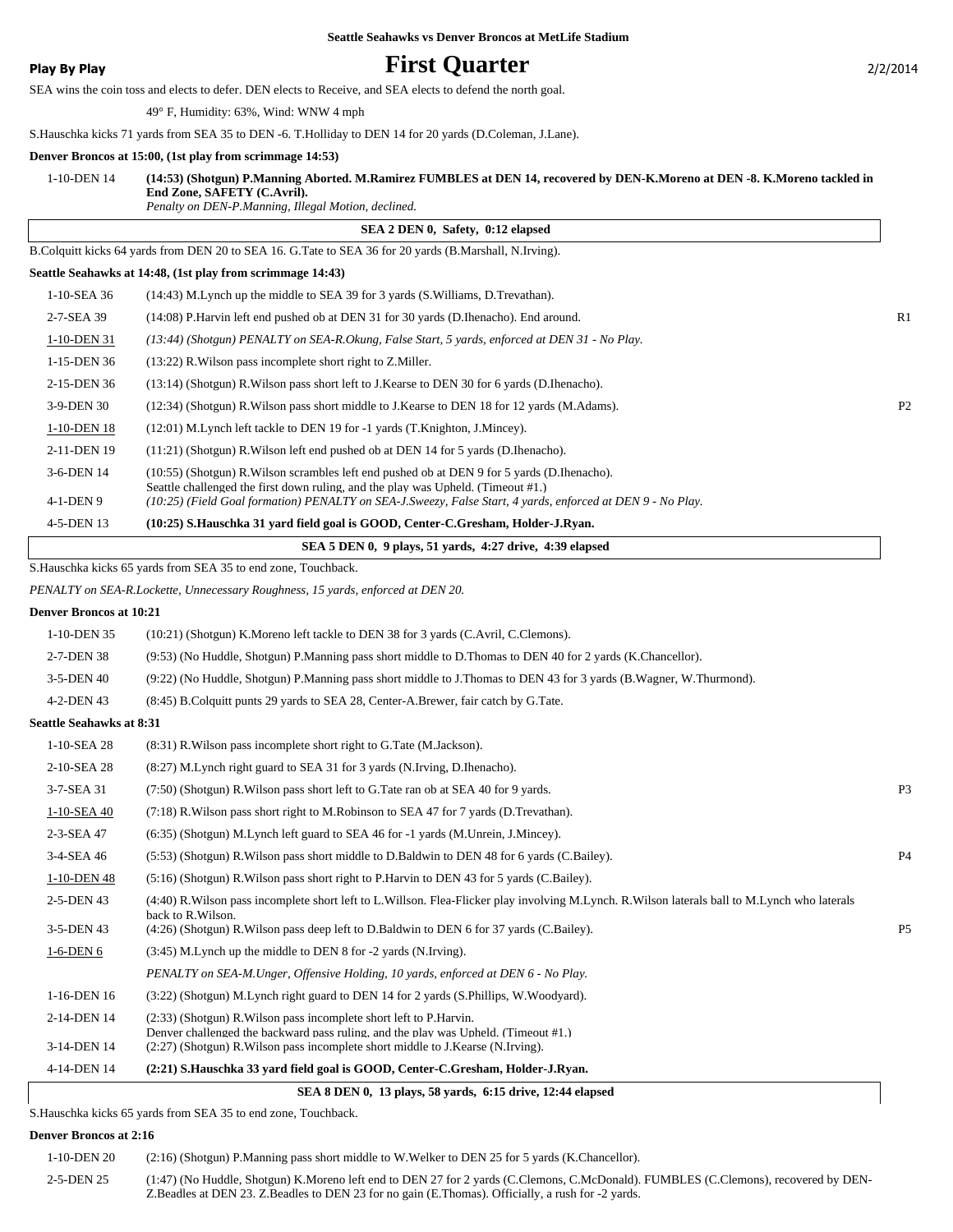(1:10) (No Huddle, Shotgun) P.Manning pass deep middle intended for J.Thomas INTERCEPTED by K.Chancellor [C.Avril] at DEN 39. K.Chancellor to DEN 37 for 2 yards (J.Thomas). 3-7-DEN 23

**Seattle Seahawks at 0:59**

1-10-DEN 37 (:59) P.Harvin left end pushed ob at DEN 22 for 15 yards (M.Adams). End around. R6

1-10-DEN 22 (:19) (Shotgun) R.Wilson pass short middle to L.Willson to DEN 17 for 5 yards (N.Irving).

| <b>END OF OUARTER</b>   |              | Time          |              |              | <b>First Downs</b> |              | <b>Efficiencies</b> |        |  |  |
|-------------------------|--------------|---------------|--------------|--------------|--------------------|--------------|---------------------|--------|--|--|
|                         | <b>Score</b> | Poss          |              |              | $R$ $P$ $X$ $T$    |              | 3 Down              | 4 Down |  |  |
| <b>Seattle Seahawks</b> | 8            | $11:41$ 2 4 0 |              |              |                    | - 6          | 4/6                 | 0/0    |  |  |
| <b>Denver Broncos</b>   |              | 3:19          | $\mathbf{0}$ | $\mathbf{0}$ | $\mathbf{0}$       | $\mathbf{0}$ | 0/2                 | 0/0    |  |  |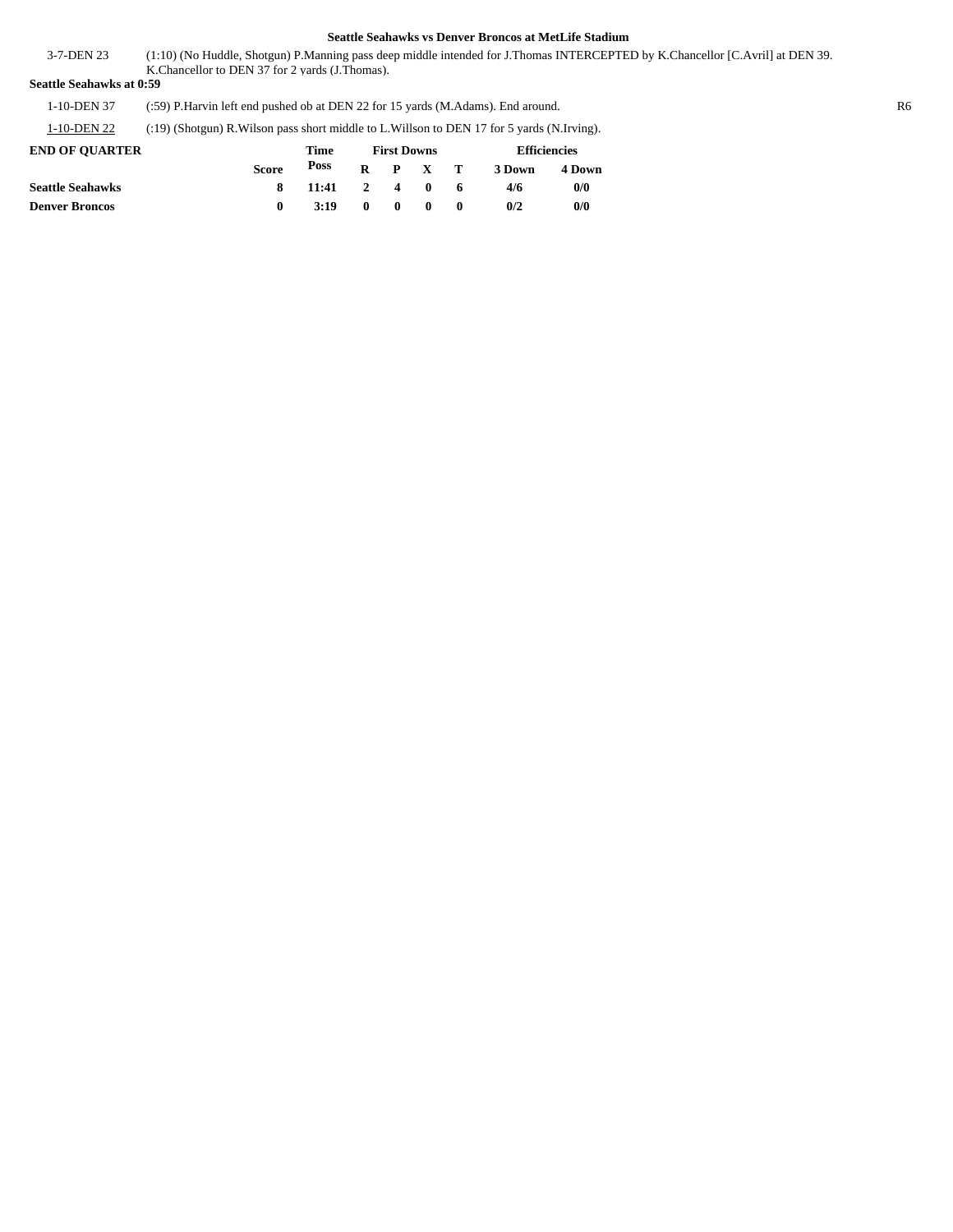| Seattle Seahawks continued.<br>48° F, Humidity: 66%, Wind: NNW 8 mph<br>R7<br>2-5-DEN 17<br>(15:00) M.Lynch up the middle to DEN 11 for 6 yards (M.Jackson, D.Trevathan).<br>1-10-DEN 11<br>(14:23) M. Lynch right end to DEN 12 for -1 yards (D. Trevathan).<br>2-11-DEN 12<br>(13:34) (Shotgun) R. Wilson pass short right to D. Baldwin to DEN 5 for 7 yards (P. Lenon).<br>3-4-DEN 5<br>$(12:57)$ (Shotgun) R. Wilson pass incomplete short right to G. Tate (T. Carter).<br>X8<br>PENALTY on DEN-T. Carter, Defensive Pass Interference, 4 yards, enforced at DEN 5 - No Play.<br>1-1-DEN 1<br>(12:49) M. Lynch left tackle to DEN 1 for no gain (M. Adams, D. Trevathan).<br>2-1-DEN 1<br>(12:08) M.Lynch left guard for 1 yard, TOUCHDOWN.<br>R9<br>S.Hauschka extra point is GOOD, Center-C.Gresham, Holder-J.Ryan.<br>SEA 15 DEN 0, 7 plays, 37 yards, 1 penalty, 3:59 drive, 3:00 elapsed<br>S. Hauschka kicks 66 yards from SEA 35 to DEN -1. T. Holliday to DEN 16 for 17 yards (K. Chancellor, J. Lane). SEA-K. Chancellor was injured during the play.<br>Denver Broncos at 12:00, (1st play from scrimmage 11:54)<br>1-10-DEN 16<br>(11:54) (Shotgun) P.Manning pass short right to D.Thomas to DEN 22 for 6 yards (K.Wright).<br>2-4-DEN 22<br>(11:27) (No Huddle) P.Manning pass short left to D.Thomas to DEN 25 for 3 yards (B.Maxwell, B.Wagner).<br>R1<br>3-1-DEN 25<br>(10:42) (Shotgun) K.Moreno right tackle to DEN 30 for 5 yards (M.Smith, R.Sherman).<br>1-10-DEN 30<br>(10:13) (No Huddle, Shotgun) P.Manning pass short left to D.Thomas to DEN 37 for 7 yards (B.Maxwell, E.Thomas).<br>2-3-DEN 37<br>(9:36) (No Huddle, Shotgun) K. Moreno left guard to DEN 39 for 2 yards (B. Mebane, K. Wright).<br>P <sub>2</sub><br>3-1-DEN 39<br>(8:57) (No Huddle, Shotgun) P.Manning pass short right to D.Thomas to DEN 40 for 1 yard (K.Wright).<br>1-10-DEN 40<br>(8.18) (No Huddle, Shotgun) P.Manning pass incomplete deep middle to D.Thomas.<br>2-10-DEN 40<br>(8:10) (Shotgun) P.Manning pass short right to M.Ball to DEN 41 for 1 yard (C.McDonald, M.Bennett).<br>P <sub>3</sub><br>3-9-DEN 41<br>(7:40) (No Huddle, Shotgun) P.Manning pass short middle to W.Welker to SEA 43 for 16 yards (W.Thurmond) [C.Clemons].<br>(7:04) (No Huddle, Shotgun) P.Manning pass short right to D.Thomas to SEA 34 for 9 yards (M.Bennett).<br>1-10-SEA 43<br>2-1-SEA 34<br>$(6:30)$ (Shotgun) M.Ball up the middle to SEA 34 for no gain (C.Avril, B.Wagner).<br>R4<br>3-1-SEA 34<br>(5:53) (No Huddle, Shotgun) M.Ball left guard to SEA 32 for 2 yards (M.Smith, C.McDonald).<br>1-10-SEA 32<br>(5:04) (Shotgun) P.Manning pass incomplete deep right to D.Thomas.<br>PENALTY on DEN-Z.Beadles, Tripping, 10 yards, enforced at SEA 32 - No Play.<br>1-20-SEA 42<br>(4:56) P.Manning pass short right to J.Tamme to SEA 44 for -2 yards (B.Mebane, M.Smith).<br>2-22-SEA 44<br>(4:13) (No Huddle, Shotgun) K. Moreno left guard to SEA 35 for 9 yards (E. Thomas, K. Chancellor).<br>3-13-SEA 35<br>(3:36) (No Huddle, Shotgun) P.Manning pass short right intended for K.Moreno INTERCEPTED by M.Smith (C.Avril) at SEA 31.<br>M.Smith for 69 vards, TOUCHDOWN.<br><b>Seattle Seahawks at 3:21</b><br>S.Hauschka extra point is GOOD, Center-C.Gresham, Holder-J.Ryan.<br>SEA 22 DEN 0, 0 plays, 69 yards, 0:00 drive, 11:39 elapsed<br>S.Hauschka kicks 64 yards from SEA 35 to DEN 1. T.Holliday to DEN 33 for 32 yards (C.Maragos). FUMBLES (C.Maragos), RECOVERED by SEA-S.Hauschka at<br>DEN 36. S.Hauschka to DEN 36 for no gain (B.Marshall).<br>The Replay Assistant challenged the fumble ruling, and the play was REVERSED.<br>S. Hauschka kicks 64 vards from SEA 35 to DEN 1. T. Holliday to DEN 33 for 32 vards (C. Maragos).<br>Denver Broncos at 3:21, (1st play from scrimmage 3:16)<br>1-10-DEN 33<br>(3:16) (Shotgun) P.Manning pass short middle to J.Thomas to DEN 38 for 5 yards (K.Chancellor, B.Wagner).<br>2-5-DEN 38<br>(2:54) (No Huddle, Shotgun) P.Manning pass incomplete short left to E.Decker.<br>3-5-DEN 38<br>P <sub>5</sub><br>(2:49) (Shotgun) P.Manning pass deep left to D.Thomas to SEA 43 for 19 yards (B.Maxwell) [C.McDonald].<br>$1-10-SEA$ 43<br>(2:49) (No Huddle, Shotgun) P.Manning pass short middle to W.Welker to SEA 38 for 5 yards (B.Wagner).<br>2-5-SEA 38<br>(2:06) P.Manning pass short middle to J.Thomas to SEA 27 for 11 yards (R.Sherman, K.Chancellor).<br>P <sub>6</sub><br>Two-Minute Warning<br>1-10-SEA 27<br>(1:55) (Shotgun) P.Manning pass incomplete deep middle to J.Thomas.<br>2-10-SEA 27<br>(1:48) (No Huddle, Shotgun) P.Manning pass short right to K.Moreno to SEA 21 for 6 yards (T.McDaniel).<br>3-4-SEA 21<br>(1:18) (No Huddle, Shotgun) PENALTY on DEN-L.Vasquez, False Start, 5 yards, enforced at SEA 21 - No Play.<br>3-9-SEA 26<br>(1:16) (Shotgun) P.Manning pass short middle to K.Moreno to SEA 19 for 7 yards (K.Chancellor, B.Wagner).<br>Timeout #2 by SEA at 01:06.<br>4-2-SEA 19<br>(1:06) (Shotgun) P.Manning pass incomplete short left to D.Thomas (C.Clemons). | Play By Play | <b>Second Quarter</b> | 2/2/2014 |
|-------------------------------------------------------------------------------------------------------------------------------------------------------------------------------------------------------------------------------------------------------------------------------------------------------------------------------------------------------------------------------------------------------------------------------------------------------------------------------------------------------------------------------------------------------------------------------------------------------------------------------------------------------------------------------------------------------------------------------------------------------------------------------------------------------------------------------------------------------------------------------------------------------------------------------------------------------------------------------------------------------------------------------------------------------------------------------------------------------------------------------------------------------------------------------------------------------------------------------------------------------------------------------------------------------------------------------------------------------------------------------------------------------------------------------------------------------------------------------------------------------------------------------------------------------------------------------------------------------------------------------------------------------------------------------------------------------------------------------------------------------------------------------------------------------------------------------------------------------------------------------------------------------------------------------------------------------------------------------------------------------------------------------------------------------------------------------------------------------------------------------------------------------------------------------------------------------------------------------------------------------------------------------------------------------------------------------------------------------------------------------------------------------------------------------------------------------------------------------------------------------------------------------------------------------------------------------------------------------------------------------------------------------------------------------------------------------------------------------------------------------------------------------------------------------------------------------------------------------------------------------------------------------------------------------------------------------------------------------------------------------------------------------------------------------------------------------------------------------------------------------------------------------------------------------------------------------------------------------------------------------------------------------------------------------------------------------------------------------------------------------------------------------------------------------------------------------------------------------------------------------------------------------------------------------------------------------------------------------------------------------------------------------------------------------------------------------------------------------------------------------------------------------------------------------------------------------------------------------------------------------------------------------------------------------------------------------------------------------------------------------------------------------------------------------------------------------------------------------------------------------------------------------------------------------------------------------------------------------------------------------------------------------------------------------------------------------------------------------------------------------------------------------------------------------------------------------------------------------------------------------------------------------------------------------------------------------------------------------------------------------------------------------------------------------------------------------------------------------------------------------------------------------------------------------------------------------------------------------------------------------------------------------------------------------------------------------------------------------------------------------------------------------------------------------------------------------------------|--------------|-----------------------|----------|
|                                                                                                                                                                                                                                                                                                                                                                                                                                                                                                                                                                                                                                                                                                                                                                                                                                                                                                                                                                                                                                                                                                                                                                                                                                                                                                                                                                                                                                                                                                                                                                                                                                                                                                                                                                                                                                                                                                                                                                                                                                                                                                                                                                                                                                                                                                                                                                                                                                                                                                                                                                                                                                                                                                                                                                                                                                                                                                                                                                                                                                                                                                                                                                                                                                                                                                                                                                                                                                                                                                                                                                                                                                                                                                                                                                                                                                                                                                                                                                                                                                                                                                                                                                                                                                                                                                                                                                                                                                                                                                                                                                                                                                                                                                                                                                                                                                                                                                                                                                                                                                                                                           |              |                       |          |
|                                                                                                                                                                                                                                                                                                                                                                                                                                                                                                                                                                                                                                                                                                                                                                                                                                                                                                                                                                                                                                                                                                                                                                                                                                                                                                                                                                                                                                                                                                                                                                                                                                                                                                                                                                                                                                                                                                                                                                                                                                                                                                                                                                                                                                                                                                                                                                                                                                                                                                                                                                                                                                                                                                                                                                                                                                                                                                                                                                                                                                                                                                                                                                                                                                                                                                                                                                                                                                                                                                                                                                                                                                                                                                                                                                                                                                                                                                                                                                                                                                                                                                                                                                                                                                                                                                                                                                                                                                                                                                                                                                                                                                                                                                                                                                                                                                                                                                                                                                                                                                                                                           |              |                       |          |
|                                                                                                                                                                                                                                                                                                                                                                                                                                                                                                                                                                                                                                                                                                                                                                                                                                                                                                                                                                                                                                                                                                                                                                                                                                                                                                                                                                                                                                                                                                                                                                                                                                                                                                                                                                                                                                                                                                                                                                                                                                                                                                                                                                                                                                                                                                                                                                                                                                                                                                                                                                                                                                                                                                                                                                                                                                                                                                                                                                                                                                                                                                                                                                                                                                                                                                                                                                                                                                                                                                                                                                                                                                                                                                                                                                                                                                                                                                                                                                                                                                                                                                                                                                                                                                                                                                                                                                                                                                                                                                                                                                                                                                                                                                                                                                                                                                                                                                                                                                                                                                                                                           |              |                       |          |
|                                                                                                                                                                                                                                                                                                                                                                                                                                                                                                                                                                                                                                                                                                                                                                                                                                                                                                                                                                                                                                                                                                                                                                                                                                                                                                                                                                                                                                                                                                                                                                                                                                                                                                                                                                                                                                                                                                                                                                                                                                                                                                                                                                                                                                                                                                                                                                                                                                                                                                                                                                                                                                                                                                                                                                                                                                                                                                                                                                                                                                                                                                                                                                                                                                                                                                                                                                                                                                                                                                                                                                                                                                                                                                                                                                                                                                                                                                                                                                                                                                                                                                                                                                                                                                                                                                                                                                                                                                                                                                                                                                                                                                                                                                                                                                                                                                                                                                                                                                                                                                                                                           |              |                       |          |
|                                                                                                                                                                                                                                                                                                                                                                                                                                                                                                                                                                                                                                                                                                                                                                                                                                                                                                                                                                                                                                                                                                                                                                                                                                                                                                                                                                                                                                                                                                                                                                                                                                                                                                                                                                                                                                                                                                                                                                                                                                                                                                                                                                                                                                                                                                                                                                                                                                                                                                                                                                                                                                                                                                                                                                                                                                                                                                                                                                                                                                                                                                                                                                                                                                                                                                                                                                                                                                                                                                                                                                                                                                                                                                                                                                                                                                                                                                                                                                                                                                                                                                                                                                                                                                                                                                                                                                                                                                                                                                                                                                                                                                                                                                                                                                                                                                                                                                                                                                                                                                                                                           |              |                       |          |
|                                                                                                                                                                                                                                                                                                                                                                                                                                                                                                                                                                                                                                                                                                                                                                                                                                                                                                                                                                                                                                                                                                                                                                                                                                                                                                                                                                                                                                                                                                                                                                                                                                                                                                                                                                                                                                                                                                                                                                                                                                                                                                                                                                                                                                                                                                                                                                                                                                                                                                                                                                                                                                                                                                                                                                                                                                                                                                                                                                                                                                                                                                                                                                                                                                                                                                                                                                                                                                                                                                                                                                                                                                                                                                                                                                                                                                                                                                                                                                                                                                                                                                                                                                                                                                                                                                                                                                                                                                                                                                                                                                                                                                                                                                                                                                                                                                                                                                                                                                                                                                                                                           |              |                       |          |
|                                                                                                                                                                                                                                                                                                                                                                                                                                                                                                                                                                                                                                                                                                                                                                                                                                                                                                                                                                                                                                                                                                                                                                                                                                                                                                                                                                                                                                                                                                                                                                                                                                                                                                                                                                                                                                                                                                                                                                                                                                                                                                                                                                                                                                                                                                                                                                                                                                                                                                                                                                                                                                                                                                                                                                                                                                                                                                                                                                                                                                                                                                                                                                                                                                                                                                                                                                                                                                                                                                                                                                                                                                                                                                                                                                                                                                                                                                                                                                                                                                                                                                                                                                                                                                                                                                                                                                                                                                                                                                                                                                                                                                                                                                                                                                                                                                                                                                                                                                                                                                                                                           |              |                       |          |
|                                                                                                                                                                                                                                                                                                                                                                                                                                                                                                                                                                                                                                                                                                                                                                                                                                                                                                                                                                                                                                                                                                                                                                                                                                                                                                                                                                                                                                                                                                                                                                                                                                                                                                                                                                                                                                                                                                                                                                                                                                                                                                                                                                                                                                                                                                                                                                                                                                                                                                                                                                                                                                                                                                                                                                                                                                                                                                                                                                                                                                                                                                                                                                                                                                                                                                                                                                                                                                                                                                                                                                                                                                                                                                                                                                                                                                                                                                                                                                                                                                                                                                                                                                                                                                                                                                                                                                                                                                                                                                                                                                                                                                                                                                                                                                                                                                                                                                                                                                                                                                                                                           |              |                       |          |
|                                                                                                                                                                                                                                                                                                                                                                                                                                                                                                                                                                                                                                                                                                                                                                                                                                                                                                                                                                                                                                                                                                                                                                                                                                                                                                                                                                                                                                                                                                                                                                                                                                                                                                                                                                                                                                                                                                                                                                                                                                                                                                                                                                                                                                                                                                                                                                                                                                                                                                                                                                                                                                                                                                                                                                                                                                                                                                                                                                                                                                                                                                                                                                                                                                                                                                                                                                                                                                                                                                                                                                                                                                                                                                                                                                                                                                                                                                                                                                                                                                                                                                                                                                                                                                                                                                                                                                                                                                                                                                                                                                                                                                                                                                                                                                                                                                                                                                                                                                                                                                                                                           |              |                       |          |
|                                                                                                                                                                                                                                                                                                                                                                                                                                                                                                                                                                                                                                                                                                                                                                                                                                                                                                                                                                                                                                                                                                                                                                                                                                                                                                                                                                                                                                                                                                                                                                                                                                                                                                                                                                                                                                                                                                                                                                                                                                                                                                                                                                                                                                                                                                                                                                                                                                                                                                                                                                                                                                                                                                                                                                                                                                                                                                                                                                                                                                                                                                                                                                                                                                                                                                                                                                                                                                                                                                                                                                                                                                                                                                                                                                                                                                                                                                                                                                                                                                                                                                                                                                                                                                                                                                                                                                                                                                                                                                                                                                                                                                                                                                                                                                                                                                                                                                                                                                                                                                                                                           |              |                       |          |
|                                                                                                                                                                                                                                                                                                                                                                                                                                                                                                                                                                                                                                                                                                                                                                                                                                                                                                                                                                                                                                                                                                                                                                                                                                                                                                                                                                                                                                                                                                                                                                                                                                                                                                                                                                                                                                                                                                                                                                                                                                                                                                                                                                                                                                                                                                                                                                                                                                                                                                                                                                                                                                                                                                                                                                                                                                                                                                                                                                                                                                                                                                                                                                                                                                                                                                                                                                                                                                                                                                                                                                                                                                                                                                                                                                                                                                                                                                                                                                                                                                                                                                                                                                                                                                                                                                                                                                                                                                                                                                                                                                                                                                                                                                                                                                                                                                                                                                                                                                                                                                                                                           |              |                       |          |
|                                                                                                                                                                                                                                                                                                                                                                                                                                                                                                                                                                                                                                                                                                                                                                                                                                                                                                                                                                                                                                                                                                                                                                                                                                                                                                                                                                                                                                                                                                                                                                                                                                                                                                                                                                                                                                                                                                                                                                                                                                                                                                                                                                                                                                                                                                                                                                                                                                                                                                                                                                                                                                                                                                                                                                                                                                                                                                                                                                                                                                                                                                                                                                                                                                                                                                                                                                                                                                                                                                                                                                                                                                                                                                                                                                                                                                                                                                                                                                                                                                                                                                                                                                                                                                                                                                                                                                                                                                                                                                                                                                                                                                                                                                                                                                                                                                                                                                                                                                                                                                                                                           |              |                       |          |
|                                                                                                                                                                                                                                                                                                                                                                                                                                                                                                                                                                                                                                                                                                                                                                                                                                                                                                                                                                                                                                                                                                                                                                                                                                                                                                                                                                                                                                                                                                                                                                                                                                                                                                                                                                                                                                                                                                                                                                                                                                                                                                                                                                                                                                                                                                                                                                                                                                                                                                                                                                                                                                                                                                                                                                                                                                                                                                                                                                                                                                                                                                                                                                                                                                                                                                                                                                                                                                                                                                                                                                                                                                                                                                                                                                                                                                                                                                                                                                                                                                                                                                                                                                                                                                                                                                                                                                                                                                                                                                                                                                                                                                                                                                                                                                                                                                                                                                                                                                                                                                                                                           |              |                       |          |
|                                                                                                                                                                                                                                                                                                                                                                                                                                                                                                                                                                                                                                                                                                                                                                                                                                                                                                                                                                                                                                                                                                                                                                                                                                                                                                                                                                                                                                                                                                                                                                                                                                                                                                                                                                                                                                                                                                                                                                                                                                                                                                                                                                                                                                                                                                                                                                                                                                                                                                                                                                                                                                                                                                                                                                                                                                                                                                                                                                                                                                                                                                                                                                                                                                                                                                                                                                                                                                                                                                                                                                                                                                                                                                                                                                                                                                                                                                                                                                                                                                                                                                                                                                                                                                                                                                                                                                                                                                                                                                                                                                                                                                                                                                                                                                                                                                                                                                                                                                                                                                                                                           |              |                       |          |
|                                                                                                                                                                                                                                                                                                                                                                                                                                                                                                                                                                                                                                                                                                                                                                                                                                                                                                                                                                                                                                                                                                                                                                                                                                                                                                                                                                                                                                                                                                                                                                                                                                                                                                                                                                                                                                                                                                                                                                                                                                                                                                                                                                                                                                                                                                                                                                                                                                                                                                                                                                                                                                                                                                                                                                                                                                                                                                                                                                                                                                                                                                                                                                                                                                                                                                                                                                                                                                                                                                                                                                                                                                                                                                                                                                                                                                                                                                                                                                                                                                                                                                                                                                                                                                                                                                                                                                                                                                                                                                                                                                                                                                                                                                                                                                                                                                                                                                                                                                                                                                                                                           |              |                       |          |
|                                                                                                                                                                                                                                                                                                                                                                                                                                                                                                                                                                                                                                                                                                                                                                                                                                                                                                                                                                                                                                                                                                                                                                                                                                                                                                                                                                                                                                                                                                                                                                                                                                                                                                                                                                                                                                                                                                                                                                                                                                                                                                                                                                                                                                                                                                                                                                                                                                                                                                                                                                                                                                                                                                                                                                                                                                                                                                                                                                                                                                                                                                                                                                                                                                                                                                                                                                                                                                                                                                                                                                                                                                                                                                                                                                                                                                                                                                                                                                                                                                                                                                                                                                                                                                                                                                                                                                                                                                                                                                                                                                                                                                                                                                                                                                                                                                                                                                                                                                                                                                                                                           |              |                       |          |
|                                                                                                                                                                                                                                                                                                                                                                                                                                                                                                                                                                                                                                                                                                                                                                                                                                                                                                                                                                                                                                                                                                                                                                                                                                                                                                                                                                                                                                                                                                                                                                                                                                                                                                                                                                                                                                                                                                                                                                                                                                                                                                                                                                                                                                                                                                                                                                                                                                                                                                                                                                                                                                                                                                                                                                                                                                                                                                                                                                                                                                                                                                                                                                                                                                                                                                                                                                                                                                                                                                                                                                                                                                                                                                                                                                                                                                                                                                                                                                                                                                                                                                                                                                                                                                                                                                                                                                                                                                                                                                                                                                                                                                                                                                                                                                                                                                                                                                                                                                                                                                                                                           |              |                       |          |
|                                                                                                                                                                                                                                                                                                                                                                                                                                                                                                                                                                                                                                                                                                                                                                                                                                                                                                                                                                                                                                                                                                                                                                                                                                                                                                                                                                                                                                                                                                                                                                                                                                                                                                                                                                                                                                                                                                                                                                                                                                                                                                                                                                                                                                                                                                                                                                                                                                                                                                                                                                                                                                                                                                                                                                                                                                                                                                                                                                                                                                                                                                                                                                                                                                                                                                                                                                                                                                                                                                                                                                                                                                                                                                                                                                                                                                                                                                                                                                                                                                                                                                                                                                                                                                                                                                                                                                                                                                                                                                                                                                                                                                                                                                                                                                                                                                                                                                                                                                                                                                                                                           |              |                       |          |
|                                                                                                                                                                                                                                                                                                                                                                                                                                                                                                                                                                                                                                                                                                                                                                                                                                                                                                                                                                                                                                                                                                                                                                                                                                                                                                                                                                                                                                                                                                                                                                                                                                                                                                                                                                                                                                                                                                                                                                                                                                                                                                                                                                                                                                                                                                                                                                                                                                                                                                                                                                                                                                                                                                                                                                                                                                                                                                                                                                                                                                                                                                                                                                                                                                                                                                                                                                                                                                                                                                                                                                                                                                                                                                                                                                                                                                                                                                                                                                                                                                                                                                                                                                                                                                                                                                                                                                                                                                                                                                                                                                                                                                                                                                                                                                                                                                                                                                                                                                                                                                                                                           |              |                       |          |
|                                                                                                                                                                                                                                                                                                                                                                                                                                                                                                                                                                                                                                                                                                                                                                                                                                                                                                                                                                                                                                                                                                                                                                                                                                                                                                                                                                                                                                                                                                                                                                                                                                                                                                                                                                                                                                                                                                                                                                                                                                                                                                                                                                                                                                                                                                                                                                                                                                                                                                                                                                                                                                                                                                                                                                                                                                                                                                                                                                                                                                                                                                                                                                                                                                                                                                                                                                                                                                                                                                                                                                                                                                                                                                                                                                                                                                                                                                                                                                                                                                                                                                                                                                                                                                                                                                                                                                                                                                                                                                                                                                                                                                                                                                                                                                                                                                                                                                                                                                                                                                                                                           |              |                       |          |
|                                                                                                                                                                                                                                                                                                                                                                                                                                                                                                                                                                                                                                                                                                                                                                                                                                                                                                                                                                                                                                                                                                                                                                                                                                                                                                                                                                                                                                                                                                                                                                                                                                                                                                                                                                                                                                                                                                                                                                                                                                                                                                                                                                                                                                                                                                                                                                                                                                                                                                                                                                                                                                                                                                                                                                                                                                                                                                                                                                                                                                                                                                                                                                                                                                                                                                                                                                                                                                                                                                                                                                                                                                                                                                                                                                                                                                                                                                                                                                                                                                                                                                                                                                                                                                                                                                                                                                                                                                                                                                                                                                                                                                                                                                                                                                                                                                                                                                                                                                                                                                                                                           |              |                       |          |
|                                                                                                                                                                                                                                                                                                                                                                                                                                                                                                                                                                                                                                                                                                                                                                                                                                                                                                                                                                                                                                                                                                                                                                                                                                                                                                                                                                                                                                                                                                                                                                                                                                                                                                                                                                                                                                                                                                                                                                                                                                                                                                                                                                                                                                                                                                                                                                                                                                                                                                                                                                                                                                                                                                                                                                                                                                                                                                                                                                                                                                                                                                                                                                                                                                                                                                                                                                                                                                                                                                                                                                                                                                                                                                                                                                                                                                                                                                                                                                                                                                                                                                                                                                                                                                                                                                                                                                                                                                                                                                                                                                                                                                                                                                                                                                                                                                                                                                                                                                                                                                                                                           |              |                       |          |
|                                                                                                                                                                                                                                                                                                                                                                                                                                                                                                                                                                                                                                                                                                                                                                                                                                                                                                                                                                                                                                                                                                                                                                                                                                                                                                                                                                                                                                                                                                                                                                                                                                                                                                                                                                                                                                                                                                                                                                                                                                                                                                                                                                                                                                                                                                                                                                                                                                                                                                                                                                                                                                                                                                                                                                                                                                                                                                                                                                                                                                                                                                                                                                                                                                                                                                                                                                                                                                                                                                                                                                                                                                                                                                                                                                                                                                                                                                                                                                                                                                                                                                                                                                                                                                                                                                                                                                                                                                                                                                                                                                                                                                                                                                                                                                                                                                                                                                                                                                                                                                                                                           |              |                       |          |
|                                                                                                                                                                                                                                                                                                                                                                                                                                                                                                                                                                                                                                                                                                                                                                                                                                                                                                                                                                                                                                                                                                                                                                                                                                                                                                                                                                                                                                                                                                                                                                                                                                                                                                                                                                                                                                                                                                                                                                                                                                                                                                                                                                                                                                                                                                                                                                                                                                                                                                                                                                                                                                                                                                                                                                                                                                                                                                                                                                                                                                                                                                                                                                                                                                                                                                                                                                                                                                                                                                                                                                                                                                                                                                                                                                                                                                                                                                                                                                                                                                                                                                                                                                                                                                                                                                                                                                                                                                                                                                                                                                                                                                                                                                                                                                                                                                                                                                                                                                                                                                                                                           |              |                       |          |
|                                                                                                                                                                                                                                                                                                                                                                                                                                                                                                                                                                                                                                                                                                                                                                                                                                                                                                                                                                                                                                                                                                                                                                                                                                                                                                                                                                                                                                                                                                                                                                                                                                                                                                                                                                                                                                                                                                                                                                                                                                                                                                                                                                                                                                                                                                                                                                                                                                                                                                                                                                                                                                                                                                                                                                                                                                                                                                                                                                                                                                                                                                                                                                                                                                                                                                                                                                                                                                                                                                                                                                                                                                                                                                                                                                                                                                                                                                                                                                                                                                                                                                                                                                                                                                                                                                                                                                                                                                                                                                                                                                                                                                                                                                                                                                                                                                                                                                                                                                                                                                                                                           |              |                       |          |
|                                                                                                                                                                                                                                                                                                                                                                                                                                                                                                                                                                                                                                                                                                                                                                                                                                                                                                                                                                                                                                                                                                                                                                                                                                                                                                                                                                                                                                                                                                                                                                                                                                                                                                                                                                                                                                                                                                                                                                                                                                                                                                                                                                                                                                                                                                                                                                                                                                                                                                                                                                                                                                                                                                                                                                                                                                                                                                                                                                                                                                                                                                                                                                                                                                                                                                                                                                                                                                                                                                                                                                                                                                                                                                                                                                                                                                                                                                                                                                                                                                                                                                                                                                                                                                                                                                                                                                                                                                                                                                                                                                                                                                                                                                                                                                                                                                                                                                                                                                                                                                                                                           |              |                       |          |
|                                                                                                                                                                                                                                                                                                                                                                                                                                                                                                                                                                                                                                                                                                                                                                                                                                                                                                                                                                                                                                                                                                                                                                                                                                                                                                                                                                                                                                                                                                                                                                                                                                                                                                                                                                                                                                                                                                                                                                                                                                                                                                                                                                                                                                                                                                                                                                                                                                                                                                                                                                                                                                                                                                                                                                                                                                                                                                                                                                                                                                                                                                                                                                                                                                                                                                                                                                                                                                                                                                                                                                                                                                                                                                                                                                                                                                                                                                                                                                                                                                                                                                                                                                                                                                                                                                                                                                                                                                                                                                                                                                                                                                                                                                                                                                                                                                                                                                                                                                                                                                                                                           |              |                       |          |
|                                                                                                                                                                                                                                                                                                                                                                                                                                                                                                                                                                                                                                                                                                                                                                                                                                                                                                                                                                                                                                                                                                                                                                                                                                                                                                                                                                                                                                                                                                                                                                                                                                                                                                                                                                                                                                                                                                                                                                                                                                                                                                                                                                                                                                                                                                                                                                                                                                                                                                                                                                                                                                                                                                                                                                                                                                                                                                                                                                                                                                                                                                                                                                                                                                                                                                                                                                                                                                                                                                                                                                                                                                                                                                                                                                                                                                                                                                                                                                                                                                                                                                                                                                                                                                                                                                                                                                                                                                                                                                                                                                                                                                                                                                                                                                                                                                                                                                                                                                                                                                                                                           |              |                       |          |
|                                                                                                                                                                                                                                                                                                                                                                                                                                                                                                                                                                                                                                                                                                                                                                                                                                                                                                                                                                                                                                                                                                                                                                                                                                                                                                                                                                                                                                                                                                                                                                                                                                                                                                                                                                                                                                                                                                                                                                                                                                                                                                                                                                                                                                                                                                                                                                                                                                                                                                                                                                                                                                                                                                                                                                                                                                                                                                                                                                                                                                                                                                                                                                                                                                                                                                                                                                                                                                                                                                                                                                                                                                                                                                                                                                                                                                                                                                                                                                                                                                                                                                                                                                                                                                                                                                                                                                                                                                                                                                                                                                                                                                                                                                                                                                                                                                                                                                                                                                                                                                                                                           |              |                       |          |
|                                                                                                                                                                                                                                                                                                                                                                                                                                                                                                                                                                                                                                                                                                                                                                                                                                                                                                                                                                                                                                                                                                                                                                                                                                                                                                                                                                                                                                                                                                                                                                                                                                                                                                                                                                                                                                                                                                                                                                                                                                                                                                                                                                                                                                                                                                                                                                                                                                                                                                                                                                                                                                                                                                                                                                                                                                                                                                                                                                                                                                                                                                                                                                                                                                                                                                                                                                                                                                                                                                                                                                                                                                                                                                                                                                                                                                                                                                                                                                                                                                                                                                                                                                                                                                                                                                                                                                                                                                                                                                                                                                                                                                                                                                                                                                                                                                                                                                                                                                                                                                                                                           |              |                       |          |
|                                                                                                                                                                                                                                                                                                                                                                                                                                                                                                                                                                                                                                                                                                                                                                                                                                                                                                                                                                                                                                                                                                                                                                                                                                                                                                                                                                                                                                                                                                                                                                                                                                                                                                                                                                                                                                                                                                                                                                                                                                                                                                                                                                                                                                                                                                                                                                                                                                                                                                                                                                                                                                                                                                                                                                                                                                                                                                                                                                                                                                                                                                                                                                                                                                                                                                                                                                                                                                                                                                                                                                                                                                                                                                                                                                                                                                                                                                                                                                                                                                                                                                                                                                                                                                                                                                                                                                                                                                                                                                                                                                                                                                                                                                                                                                                                                                                                                                                                                                                                                                                                                           |              |                       |          |
|                                                                                                                                                                                                                                                                                                                                                                                                                                                                                                                                                                                                                                                                                                                                                                                                                                                                                                                                                                                                                                                                                                                                                                                                                                                                                                                                                                                                                                                                                                                                                                                                                                                                                                                                                                                                                                                                                                                                                                                                                                                                                                                                                                                                                                                                                                                                                                                                                                                                                                                                                                                                                                                                                                                                                                                                                                                                                                                                                                                                                                                                                                                                                                                                                                                                                                                                                                                                                                                                                                                                                                                                                                                                                                                                                                                                                                                                                                                                                                                                                                                                                                                                                                                                                                                                                                                                                                                                                                                                                                                                                                                                                                                                                                                                                                                                                                                                                                                                                                                                                                                                                           |              |                       |          |
|                                                                                                                                                                                                                                                                                                                                                                                                                                                                                                                                                                                                                                                                                                                                                                                                                                                                                                                                                                                                                                                                                                                                                                                                                                                                                                                                                                                                                                                                                                                                                                                                                                                                                                                                                                                                                                                                                                                                                                                                                                                                                                                                                                                                                                                                                                                                                                                                                                                                                                                                                                                                                                                                                                                                                                                                                                                                                                                                                                                                                                                                                                                                                                                                                                                                                                                                                                                                                                                                                                                                                                                                                                                                                                                                                                                                                                                                                                                                                                                                                                                                                                                                                                                                                                                                                                                                                                                                                                                                                                                                                                                                                                                                                                                                                                                                                                                                                                                                                                                                                                                                                           |              |                       |          |
|                                                                                                                                                                                                                                                                                                                                                                                                                                                                                                                                                                                                                                                                                                                                                                                                                                                                                                                                                                                                                                                                                                                                                                                                                                                                                                                                                                                                                                                                                                                                                                                                                                                                                                                                                                                                                                                                                                                                                                                                                                                                                                                                                                                                                                                                                                                                                                                                                                                                                                                                                                                                                                                                                                                                                                                                                                                                                                                                                                                                                                                                                                                                                                                                                                                                                                                                                                                                                                                                                                                                                                                                                                                                                                                                                                                                                                                                                                                                                                                                                                                                                                                                                                                                                                                                                                                                                                                                                                                                                                                                                                                                                                                                                                                                                                                                                                                                                                                                                                                                                                                                                           |              |                       |          |
|                                                                                                                                                                                                                                                                                                                                                                                                                                                                                                                                                                                                                                                                                                                                                                                                                                                                                                                                                                                                                                                                                                                                                                                                                                                                                                                                                                                                                                                                                                                                                                                                                                                                                                                                                                                                                                                                                                                                                                                                                                                                                                                                                                                                                                                                                                                                                                                                                                                                                                                                                                                                                                                                                                                                                                                                                                                                                                                                                                                                                                                                                                                                                                                                                                                                                                                                                                                                                                                                                                                                                                                                                                                                                                                                                                                                                                                                                                                                                                                                                                                                                                                                                                                                                                                                                                                                                                                                                                                                                                                                                                                                                                                                                                                                                                                                                                                                                                                                                                                                                                                                                           |              |                       |          |
|                                                                                                                                                                                                                                                                                                                                                                                                                                                                                                                                                                                                                                                                                                                                                                                                                                                                                                                                                                                                                                                                                                                                                                                                                                                                                                                                                                                                                                                                                                                                                                                                                                                                                                                                                                                                                                                                                                                                                                                                                                                                                                                                                                                                                                                                                                                                                                                                                                                                                                                                                                                                                                                                                                                                                                                                                                                                                                                                                                                                                                                                                                                                                                                                                                                                                                                                                                                                                                                                                                                                                                                                                                                                                                                                                                                                                                                                                                                                                                                                                                                                                                                                                                                                                                                                                                                                                                                                                                                                                                                                                                                                                                                                                                                                                                                                                                                                                                                                                                                                                                                                                           |              |                       |          |
|                                                                                                                                                                                                                                                                                                                                                                                                                                                                                                                                                                                                                                                                                                                                                                                                                                                                                                                                                                                                                                                                                                                                                                                                                                                                                                                                                                                                                                                                                                                                                                                                                                                                                                                                                                                                                                                                                                                                                                                                                                                                                                                                                                                                                                                                                                                                                                                                                                                                                                                                                                                                                                                                                                                                                                                                                                                                                                                                                                                                                                                                                                                                                                                                                                                                                                                                                                                                                                                                                                                                                                                                                                                                                                                                                                                                                                                                                                                                                                                                                                                                                                                                                                                                                                                                                                                                                                                                                                                                                                                                                                                                                                                                                                                                                                                                                                                                                                                                                                                                                                                                                           |              |                       |          |
|                                                                                                                                                                                                                                                                                                                                                                                                                                                                                                                                                                                                                                                                                                                                                                                                                                                                                                                                                                                                                                                                                                                                                                                                                                                                                                                                                                                                                                                                                                                                                                                                                                                                                                                                                                                                                                                                                                                                                                                                                                                                                                                                                                                                                                                                                                                                                                                                                                                                                                                                                                                                                                                                                                                                                                                                                                                                                                                                                                                                                                                                                                                                                                                                                                                                                                                                                                                                                                                                                                                                                                                                                                                                                                                                                                                                                                                                                                                                                                                                                                                                                                                                                                                                                                                                                                                                                                                                                                                                                                                                                                                                                                                                                                                                                                                                                                                                                                                                                                                                                                                                                           |              |                       |          |
|                                                                                                                                                                                                                                                                                                                                                                                                                                                                                                                                                                                                                                                                                                                                                                                                                                                                                                                                                                                                                                                                                                                                                                                                                                                                                                                                                                                                                                                                                                                                                                                                                                                                                                                                                                                                                                                                                                                                                                                                                                                                                                                                                                                                                                                                                                                                                                                                                                                                                                                                                                                                                                                                                                                                                                                                                                                                                                                                                                                                                                                                                                                                                                                                                                                                                                                                                                                                                                                                                                                                                                                                                                                                                                                                                                                                                                                                                                                                                                                                                                                                                                                                                                                                                                                                                                                                                                                                                                                                                                                                                                                                                                                                                                                                                                                                                                                                                                                                                                                                                                                                                           |              |                       |          |
|                                                                                                                                                                                                                                                                                                                                                                                                                                                                                                                                                                                                                                                                                                                                                                                                                                                                                                                                                                                                                                                                                                                                                                                                                                                                                                                                                                                                                                                                                                                                                                                                                                                                                                                                                                                                                                                                                                                                                                                                                                                                                                                                                                                                                                                                                                                                                                                                                                                                                                                                                                                                                                                                                                                                                                                                                                                                                                                                                                                                                                                                                                                                                                                                                                                                                                                                                                                                                                                                                                                                                                                                                                                                                                                                                                                                                                                                                                                                                                                                                                                                                                                                                                                                                                                                                                                                                                                                                                                                                                                                                                                                                                                                                                                                                                                                                                                                                                                                                                                                                                                                                           |              |                       |          |
|                                                                                                                                                                                                                                                                                                                                                                                                                                                                                                                                                                                                                                                                                                                                                                                                                                                                                                                                                                                                                                                                                                                                                                                                                                                                                                                                                                                                                                                                                                                                                                                                                                                                                                                                                                                                                                                                                                                                                                                                                                                                                                                                                                                                                                                                                                                                                                                                                                                                                                                                                                                                                                                                                                                                                                                                                                                                                                                                                                                                                                                                                                                                                                                                                                                                                                                                                                                                                                                                                                                                                                                                                                                                                                                                                                                                                                                                                                                                                                                                                                                                                                                                                                                                                                                                                                                                                                                                                                                                                                                                                                                                                                                                                                                                                                                                                                                                                                                                                                                                                                                                                           |              |                       |          |
|                                                                                                                                                                                                                                                                                                                                                                                                                                                                                                                                                                                                                                                                                                                                                                                                                                                                                                                                                                                                                                                                                                                                                                                                                                                                                                                                                                                                                                                                                                                                                                                                                                                                                                                                                                                                                                                                                                                                                                                                                                                                                                                                                                                                                                                                                                                                                                                                                                                                                                                                                                                                                                                                                                                                                                                                                                                                                                                                                                                                                                                                                                                                                                                                                                                                                                                                                                                                                                                                                                                                                                                                                                                                                                                                                                                                                                                                                                                                                                                                                                                                                                                                                                                                                                                                                                                                                                                                                                                                                                                                                                                                                                                                                                                                                                                                                                                                                                                                                                                                                                                                                           |              |                       |          |
|                                                                                                                                                                                                                                                                                                                                                                                                                                                                                                                                                                                                                                                                                                                                                                                                                                                                                                                                                                                                                                                                                                                                                                                                                                                                                                                                                                                                                                                                                                                                                                                                                                                                                                                                                                                                                                                                                                                                                                                                                                                                                                                                                                                                                                                                                                                                                                                                                                                                                                                                                                                                                                                                                                                                                                                                                                                                                                                                                                                                                                                                                                                                                                                                                                                                                                                                                                                                                                                                                                                                                                                                                                                                                                                                                                                                                                                                                                                                                                                                                                                                                                                                                                                                                                                                                                                                                                                                                                                                                                                                                                                                                                                                                                                                                                                                                                                                                                                                                                                                                                                                                           |              |                       |          |
|                                                                                                                                                                                                                                                                                                                                                                                                                                                                                                                                                                                                                                                                                                                                                                                                                                                                                                                                                                                                                                                                                                                                                                                                                                                                                                                                                                                                                                                                                                                                                                                                                                                                                                                                                                                                                                                                                                                                                                                                                                                                                                                                                                                                                                                                                                                                                                                                                                                                                                                                                                                                                                                                                                                                                                                                                                                                                                                                                                                                                                                                                                                                                                                                                                                                                                                                                                                                                                                                                                                                                                                                                                                                                                                                                                                                                                                                                                                                                                                                                                                                                                                                                                                                                                                                                                                                                                                                                                                                                                                                                                                                                                                                                                                                                                                                                                                                                                                                                                                                                                                                                           |              |                       |          |
|                                                                                                                                                                                                                                                                                                                                                                                                                                                                                                                                                                                                                                                                                                                                                                                                                                                                                                                                                                                                                                                                                                                                                                                                                                                                                                                                                                                                                                                                                                                                                                                                                                                                                                                                                                                                                                                                                                                                                                                                                                                                                                                                                                                                                                                                                                                                                                                                                                                                                                                                                                                                                                                                                                                                                                                                                                                                                                                                                                                                                                                                                                                                                                                                                                                                                                                                                                                                                                                                                                                                                                                                                                                                                                                                                                                                                                                                                                                                                                                                                                                                                                                                                                                                                                                                                                                                                                                                                                                                                                                                                                                                                                                                                                                                                                                                                                                                                                                                                                                                                                                                                           |              |                       |          |
|                                                                                                                                                                                                                                                                                                                                                                                                                                                                                                                                                                                                                                                                                                                                                                                                                                                                                                                                                                                                                                                                                                                                                                                                                                                                                                                                                                                                                                                                                                                                                                                                                                                                                                                                                                                                                                                                                                                                                                                                                                                                                                                                                                                                                                                                                                                                                                                                                                                                                                                                                                                                                                                                                                                                                                                                                                                                                                                                                                                                                                                                                                                                                                                                                                                                                                                                                                                                                                                                                                                                                                                                                                                                                                                                                                                                                                                                                                                                                                                                                                                                                                                                                                                                                                                                                                                                                                                                                                                                                                                                                                                                                                                                                                                                                                                                                                                                                                                                                                                                                                                                                           |              |                       |          |
|                                                                                                                                                                                                                                                                                                                                                                                                                                                                                                                                                                                                                                                                                                                                                                                                                                                                                                                                                                                                                                                                                                                                                                                                                                                                                                                                                                                                                                                                                                                                                                                                                                                                                                                                                                                                                                                                                                                                                                                                                                                                                                                                                                                                                                                                                                                                                                                                                                                                                                                                                                                                                                                                                                                                                                                                                                                                                                                                                                                                                                                                                                                                                                                                                                                                                                                                                                                                                                                                                                                                                                                                                                                                                                                                                                                                                                                                                                                                                                                                                                                                                                                                                                                                                                                                                                                                                                                                                                                                                                                                                                                                                                                                                                                                                                                                                                                                                                                                                                                                                                                                                           |              |                       |          |

**Seattle Seahawks at 1:01**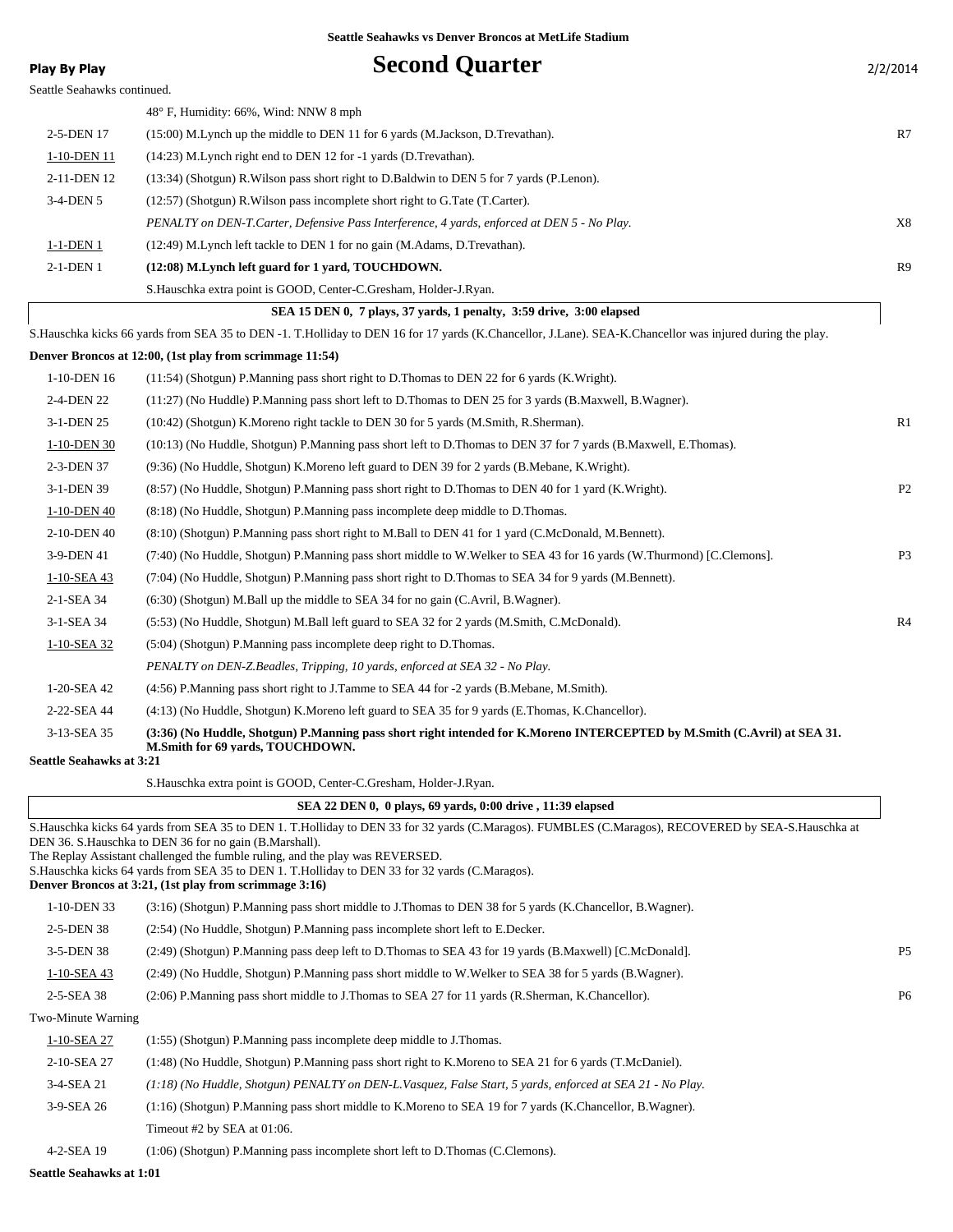1-10-SEA 19 (1:01) (Shotgun) M.Lynch up the middle to SEA 23 for 4 yards (M.Jackson, W.Woodyard).

2-6-SEA 23 (:42) (No Huddle, Shotgun) M.Lynch up the middle to SEA 24 for 1 yard (M.Jackson, S.Phillips).

| <b>END OF OUARTER</b>   |              | Time  | <b>First Downs</b> |  |                 |  | Efficiencies |        |  |  |
|-------------------------|--------------|-------|--------------------|--|-----------------|--|--------------|--------|--|--|
|                         | <b>Score</b> | Poss  |                    |  | $R$ $P$ $X$ $T$ |  | 3 Down       | 4 Down |  |  |
| <b>Seattle Seahawks</b> |              | 4:01  |                    |  | 2 0 1 3         |  | 0/0          | 0/0    |  |  |
| <b>Denver Broncos</b>   |              | 10:59 |                    |  | 2 4 0 6         |  | 5/7          | 0/1    |  |  |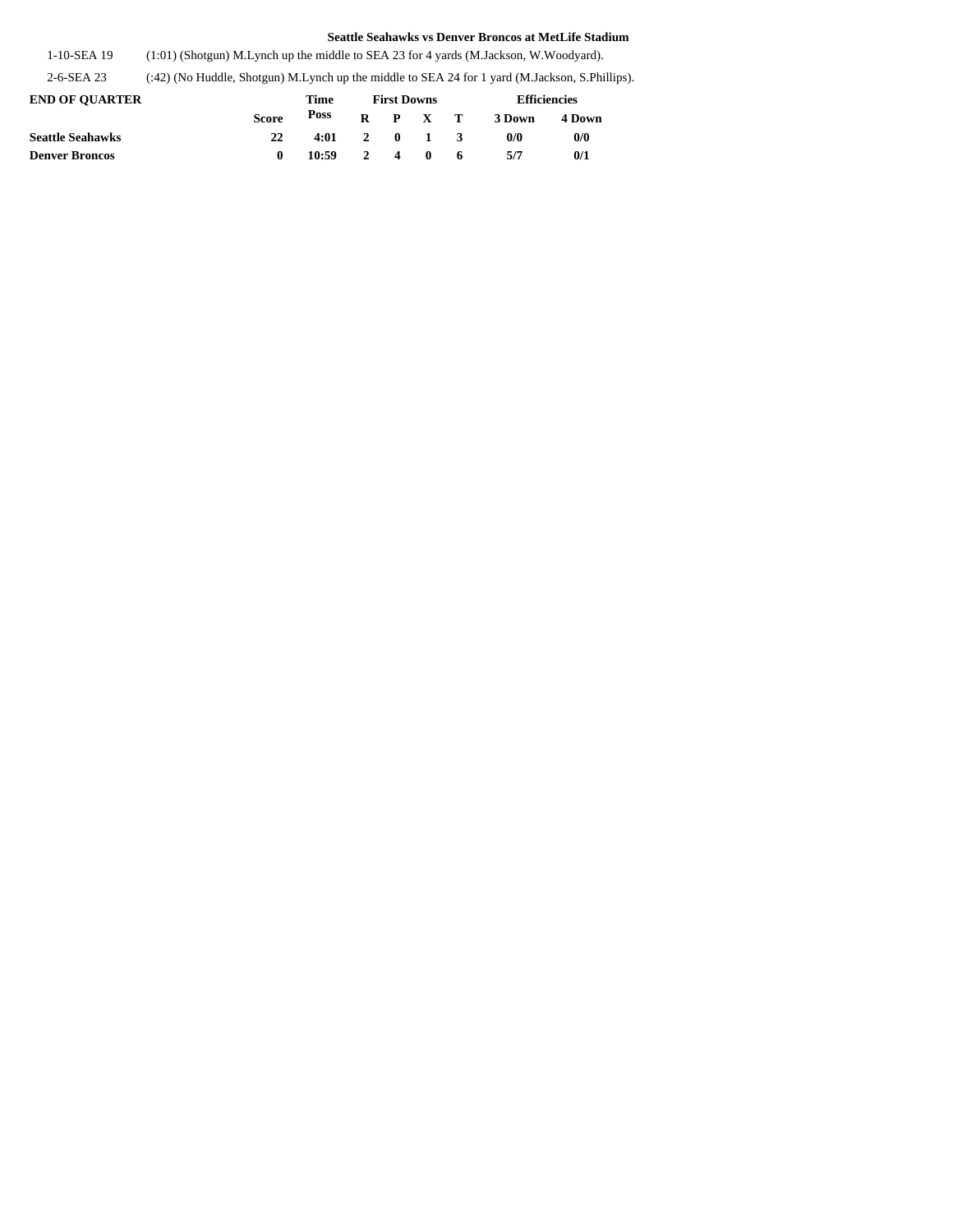### **Play By Play Play Play Play By Play Play By Play Play By Play Play By Play Play Play Play Play Play Play Play Play Play Play Play Play Play Play Play Play Play Play Play**

SEA elects to Receive, and DEN elects to defend the North goal.

44° F, Humidity: 73%, Wind: N 10 mph

### **M.Prater kicks 52 yards from DEN 35 to SEA 13. P.Harvin for 87 yards, TOUCHDOWN.**

#### **Seattle Seahawks at 15:00**

|                                  | S. Hauschka extra point is GOOD, Center-C. Gresham, Holder-J. Ryan.                                                                                                                                                                                                                           |                 |
|----------------------------------|-----------------------------------------------------------------------------------------------------------------------------------------------------------------------------------------------------------------------------------------------------------------------------------------------|-----------------|
|                                  | SEA 29 DEN 0, 0 plays, 87 vards, 0:12 drive, 0:12 elapsed                                                                                                                                                                                                                                     |                 |
|                                  | S. Hauschka kicks 66 yards from SEA 35 to DEN -1. T. Holliday to DEN 23 for 24 yards (H. Farwell, D. Baldwin).                                                                                                                                                                                |                 |
|                                  | Denver Broncos at 14:48, (1st play from scrimmage 14:40)                                                                                                                                                                                                                                      |                 |
| 1-10-DEN 23                      | (14:40) (Shotgun) P.Manning pass incomplete short right to W.Welker.                                                                                                                                                                                                                          |                 |
| 2-10-DEN 23                      | (14:36) (No Huddle, Shotgun) P.Manning pass short left to W.Welker to DEN 37 for 14 yards (B.Wagner).                                                                                                                                                                                         | P7              |
| 1-10-DEN 37                      | (14:07) (No Huddle, Shotgun) P.Manning pass incomplete deep right to E.Decker.                                                                                                                                                                                                                |                 |
| 2-10-DEN 37                      | (13:59) (No Huddle, Shotgun) P.Manning pass short middle to K.Moreno to DEN 44 for 7 yards (B.Wagner, K.Wright).                                                                                                                                                                              |                 |
| 3-3-DEN 44                       | (13:33) (No Huddle, Shotgun) P.Manning pass short right to E.Decker to 50 for 6 yards (R.Sherman, K.Chancellor).                                                                                                                                                                              | P <sub>8</sub>  |
| $1 - 10 - 50$                    | (13:03) (No Huddle, Shotgun) P.Manning pass short left to D.Thomas to SEA 46 for 4 yards (B.Irvin, K.Chancellor). SEA-R.Sherman was injured                                                                                                                                                   |                 |
| 2-6-SEA 46                       | during the play.<br>(12:45) (Shotgun) P. Manning pass short middle to D. Thomas to SEA 43 for 3 yards (K. Wright).                                                                                                                                                                            |                 |
| 3-3-SEA 43                       | (12:09) (No Huddle, Shotgun) PENALTY on SEA-R.Bryant, Neutral Zone Infraction, 5 yards, enforced at SEA 43 - No Play.                                                                                                                                                                         | X <sub>9</sub>  |
| 1-10-SEA 38                      | $(11:47)$ (Shotgun) P. Manning pass incomplete deep right to D. Thomas.                                                                                                                                                                                                                       |                 |
| 2-10-SEA 38                      | (11:38) (No Huddle, Shotgun) P.Manning pass incomplete deep left to W.Welker (K.Chancellor).                                                                                                                                                                                                  |                 |
| 3-10-SEA 38                      | (11:32) (Shotgun) M.Ball up the middle to SEA 39 for -1 yards (K.Wright).                                                                                                                                                                                                                     |                 |
| 4-11-SEA 39                      | (10:54) B. Colquitt punts 31 yards to SEA 8, Center-A. Brewer, fair catch by G. Tate.                                                                                                                                                                                                         |                 |
| <b>Seattle Seahawks at 10:38</b> |                                                                                                                                                                                                                                                                                               |                 |
| $1-10-SEA$ 8                     | (10:38) M. Lynch right guard to SEA 26 for 18 yards (M. Adams, D. Ihenacho).                                                                                                                                                                                                                  | R10             |
| 1-10-SEA 26                      | (10:00) M. Lynch left tackle to SEA 26 for no gain (D. Trevathan).                                                                                                                                                                                                                            |                 |
| 2-10-SEA 26                      | $(9:24)$ R. Wilson scrambles up the middle ran ob at SEA 48 for 22 yards (D. R-Cromartie).                                                                                                                                                                                                    |                 |
|                                  | PENALTY on SEA-R.Okung, Offensive Holding, 10 yards, enforced at SEA 26 - No Play.                                                                                                                                                                                                            |                 |
| 2-20-SEA 16                      | (8.54) (Shotgun) R.Turbin right guard to SEA 19 for 3 yards (M.Jackson, T.Knighton).                                                                                                                                                                                                          |                 |
| 3-17-SEA 19                      | (7:58) (Shotgun) R. Wilson pass short right to G. Tate to SEA 19 for no gain (W. Woodyard).                                                                                                                                                                                                   |                 |
| 4-17-SEA 19                      | (7:17) J.Ryan punts 45 yards to DEN 36, Center-C.Gresham. E.Decker to DEN 45 for 9 yards (M.Smith, R.Lockette).                                                                                                                                                                               |                 |
| <b>Denver Broncos at 7:05</b>    |                                                                                                                                                                                                                                                                                               |                 |
| 1-10-DEN 45                      | (7:05) (Shotgun) M.Ball right tackle to DEN 46 for 1 yard (C.McDonald, M.Smith).                                                                                                                                                                                                              |                 |
| 2-9-DEN 46                       | (6:37) (No Huddle, Shotgun) P.Manning pass short middle to D.Thomas to SEA 44 for 10 yards (E.Thomas, B.Wagner).                                                                                                                                                                              | P <sub>10</sub> |
| 1-10-SEA 44                      | (6:08) (No Huddle, Shotgun) P.Manning pass deep left to D.Thomas to SEA 21 for 23 yards (B.Maxwell). FUMBLES (B.Maxwell),<br>RECOVERED by SEA-M.Smith at SEA 20. M.Smith to SEA 27 for 7 vards (J.Thomas).<br>PENALTY on DEN-O.Franklin, Unnecessary Roughness, 15 yards, enforced at SEA 27. |                 |
| <b>Seattle Seahawks at 5:55</b>  |                                                                                                                                                                                                                                                                                               |                 |
| 1-10-SEA 42                      | (5:55) M. Lynch right tackle to SEA 45 for 3 yards (T. Knighton, J. Mincey).                                                                                                                                                                                                                  |                 |
| 2-7-SEA 45                       | (5:20) R. Wilson pass incomplete short left to L. Willson.                                                                                                                                                                                                                                    |                 |
| 3-7-SEA 45                       | (5:09) R. Wilson pass short right to L. Willson pushed ob at DEN 43 for 12 yards (M. Adams).                                                                                                                                                                                                  | P <sub>11</sub> |
| $1-10-DEN$ 43                    | $(4.42)$ M. Lynch up the middle to DEN 42 for 1 yard (N. Irving, D. Trevathan).                                                                                                                                                                                                               |                 |
| 2-9-DEN 42                       | (3.58) R. Wilson pass deep right to R. Lockette to DEN 23 for 19 yards (D. R-Cromartie).                                                                                                                                                                                                      | P <sub>12</sub> |
| $1-10-DEN$ 23                    | (3:11) (Shotgun) R. Wilson pass short right to J. Kearse for 23 yards, TOUCHDOWN.                                                                                                                                                                                                             | P <sub>13</sub> |
|                                  | S. Hauschka extra point is GOOD, Center-C. Gresham, Holder-J. Ryan.                                                                                                                                                                                                                           |                 |
|                                  | SEA 36 DEN 0, 6 plays, 58 yards, 2:57 drive, 12:02 elapsed                                                                                                                                                                                                                                    |                 |
|                                  | S. Hauschka kicks 65 yards from SEA 35 to end zone, Touchback.                                                                                                                                                                                                                                |                 |
| <b>Denver Broncos at 2:58</b>    |                                                                                                                                                                                                                                                                                               |                 |
| 1-10-DEN 20                      | (2:58) (No Huddle, Shotgun) P.Manning pass short middle to M.Ball to DEN 24 for 4 yards (K.Chancellor).                                                                                                                                                                                       |                 |
|                                  | PENALTY on DEN-C.Clark, Offensive Holding, 10 yards, enforced at DEN 20 - No Play.                                                                                                                                                                                                            |                 |
| 1-20-DEN 10                      | (2:43) (No Huddle, Shotgun) P.Manning pass short middle to W.Welker to DEN 13 for 3 yards (K.Wright).                                                                                                                                                                                         |                 |

2-17-DEN 13 (2:08) (No Huddle, Shotgun) P.Manning pass short middle to J.Thomas to DEN 21 for 8 yards (K.Chancellor, W.Thurmond).

3-9-DEN 21 (1:34) (No Huddle, Shotgun) P.Manning pass incomplete deep left to D.Thomas (B.Maxwell) [C.McDonald].

*PENALTY on SEA-B.Maxwell, Defensive Pass Interference, 20 yards, enforced at DEN 21 - No Play.* X11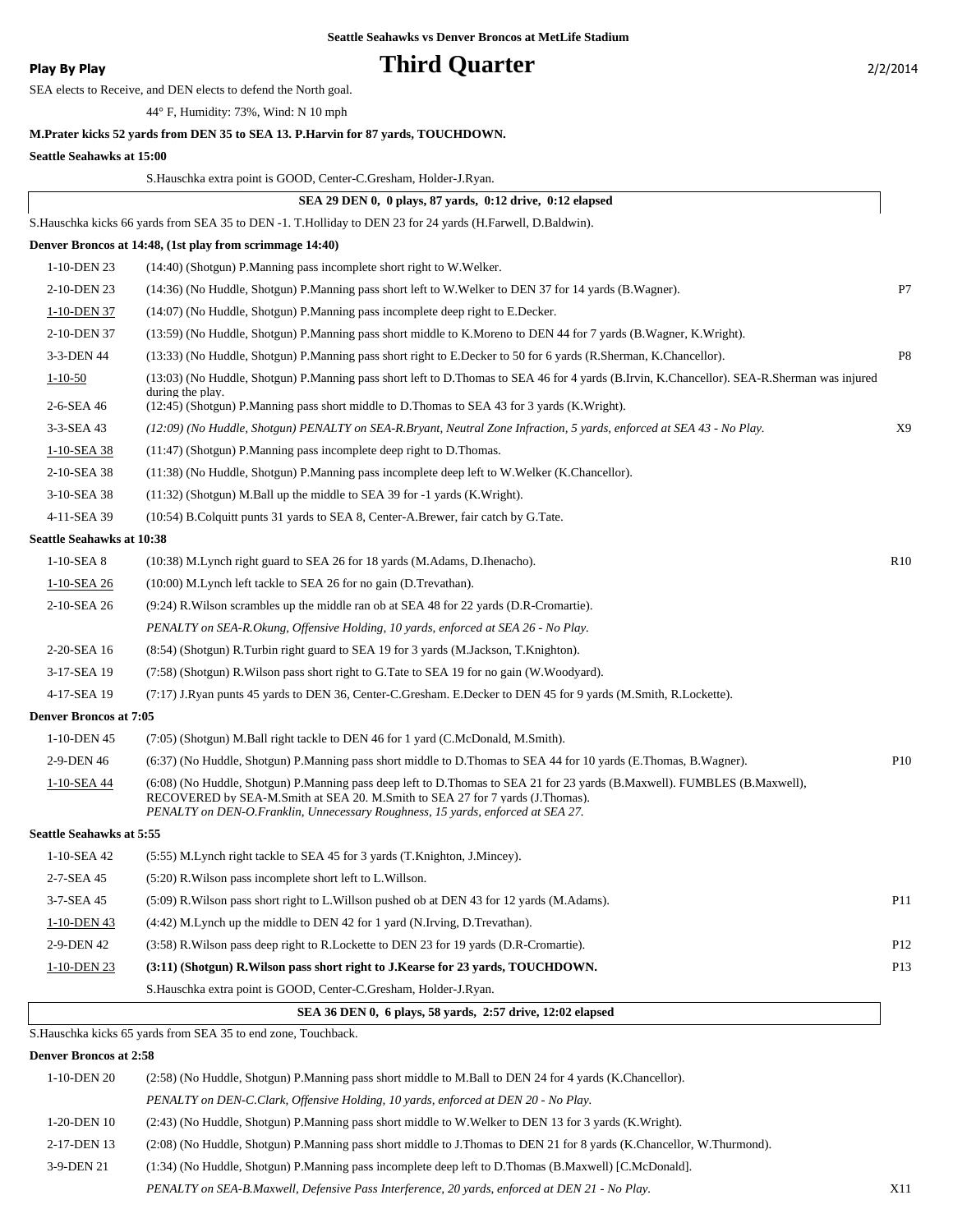|             | Seattle Seahawks vs Denver Broncos at MetLife Stadium                                                         |                 |
|-------------|---------------------------------------------------------------------------------------------------------------|-----------------|
| 1-10-DEN 41 | (1:28) (No Huddle, Shotgun) P.Manning pass short left to W.Welker to SEA 47 for 12 yards (B.Wagner).          | P <sub>12</sub> |
| 1-10-SEA 47 | (1:02) (No Huddle, Shotgun) P. Manning pass short middle to J. Tamme to SEA 36 for 11 yards (E. Thomas).      | P <sub>13</sub> |
| 1-10-SEA 36 | (:29) (No Huddle, Shotgun) P.Manning pass short left to W.Welker pushed ob at SEA 14 for 22 yards (E.Thomas). | P <sub>14</sub> |
| 1-10-SEA 14 | (:03) (No Huddle, Shotgun) P.Manning pass short left to D.Thomas for 14 vards, TOUCHDOWN.                     | P <sub>15</sub> |
|             | TWO-POINT CONVERSION ATTEMPT. P.Manning pass to W.Welker is complete. ATTEMPT SUCCEEDS.                       |                 |
|             | SEA 36 DEN 8, 6 plays, 80 yards, 1 penalty, 2:58 drive, 15:00 elapsed                                         |                 |

|                         |              |                 |                    |                     | .   |        |                     |  |
|-------------------------|--------------|-----------------|--------------------|---------------------|-----|--------|---------------------|--|
| <b>END OF OUARTER</b>   |              | Time            | <b>First Downs</b> |                     |     |        | <b>Efficiencies</b> |  |
|                         | <b>Score</b> | Poss            |                    | $R$ $P$ $X$ $T$     |     | 3 Down | 4 Down              |  |
| <b>Seattle Seahawks</b> | 36           | $6:42 \qquad 1$ |                    | 3 0 4               |     | 1/2    | 0/0                 |  |
| <b>Denver Broncos</b>   |              | 8:18            |                    | $0 \quad 7 \quad 2$ | - 9 | 1/2    | 0/0                 |  |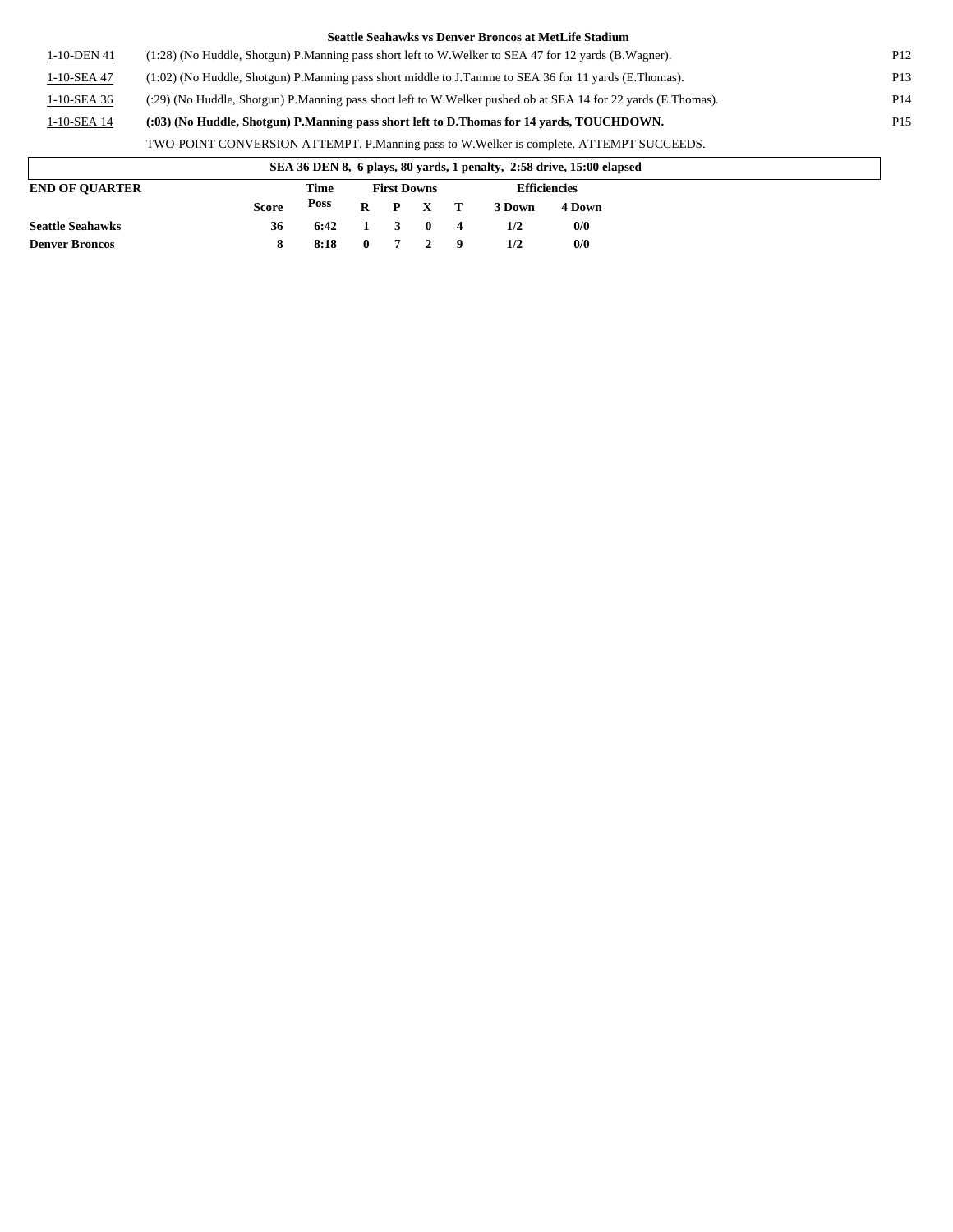**Play By Play Play Play Play Play By Play Play By Play Play By Play Play Play Play Play Play Play Play Play Play Play Play Play Play Play Play Play Play Play Play Play**

| Seattle Seahawks continued.     |                                                                                                                                                                                                                                                                           |                 |
|---------------------------------|---------------------------------------------------------------------------------------------------------------------------------------------------------------------------------------------------------------------------------------------------------------------------|-----------------|
|                                 | 43° F, Humidity: 75%, Wind: NNW 10 mph<br>M. Prater kicks onside 13 yards from DEN 35 to DEN 48. Z. Miller (didn't try to advance) to DEN 48 for no gain (J. Tamme).<br>Seattle Seahawks at 15:00, (1st play from scrimmage 14:59)                                        |                 |
| 1-10-DEN 48                     | (14:59) R.Turbin left end pushed ob at DEN 15 for 33 yards (M.Adams).                                                                                                                                                                                                     |                 |
|                                 | PENALTY on SEA-A.Bailey, Offensive Holding, 10 yards, enforced at DEN 48 - No Play.                                                                                                                                                                                       |                 |
| 1-20-SEA 42                     | (14:39) (Shotgun) R. Wilson pass short right to Z. Miller to DEN 48 for 10 yards (D. Trevathan, D. Ihenacho).                                                                                                                                                             |                 |
| 2-10-DEN 48                     | (13:57) R. Wilson pass short left to G. Tate to DEN 40 for 8 yards (P. Lenon, M. Jackson). DEN-P. Lenon was injured during the play.                                                                                                                                      |                 |
| 3-2-DEN 40                      | (13:33) (Shotgun) R. Wilson pass short right to D. Baldwin pushed ob at DEN 34 for 6 yards (C. Bailey).                                                                                                                                                                   | P <sub>14</sub> |
| 1-10-DEN 34                     | (12:37) (Shotgun) R. Wilson pass deep middle to J. Kearse to DEN 10 for 24 yards (T. Carter).                                                                                                                                                                             | P <sub>15</sub> |
| 1-10-DEN 10                     | (11:55) (Shotgun) R. Wilson pass short right to D. Baldwin for 10 yards, TOUCHDOWN.                                                                                                                                                                                       | P16             |
|                                 | S. Hauschka extra point is GOOD, Center-C. Gresham, Holder-J. Ryan.                                                                                                                                                                                                       |                 |
|                                 | SEA 43 DEN 8, 5 plays, 48 yards, 3:15 drive, 3:15 elapsed                                                                                                                                                                                                                 |                 |
|                                 | S. Hauschka kicks 64 yards from SEA 35 to DEN 1. T. Holliday to DEN 13 for 12 yards (M. Robinson, R. Lockette).                                                                                                                                                           |                 |
|                                 | Denver Broncos at 11:45, (1st play from scrimmage 11:38)                                                                                                                                                                                                                  |                 |
| 1-10-DEN 13                     | (11:38) (Shotgun) P.Manning pass incomplete short right to E.Decker (C.Avril).                                                                                                                                                                                            |                 |
| 2-10-DEN 13                     | (11:34) (No Huddle, Shotgun) P.Manning pass incomplete short right to D.Thomas (R.Sherman, E.Thomas). SEA-R.Sherman was injured during                                                                                                                                    |                 |
| 3-10-DEN 13                     | the play.<br>$(11:28)$ (Shotgun) P. Manning pass incomplete short right to D. Thomas.                                                                                                                                                                                     |                 |
|                                 | PENALTY on SEA-W.Thurmond, Defensive Pass Interference, 15 yards, enforced at DEN 13 - No Play.                                                                                                                                                                           | X16             |
| 1-10-DEN 28                     | (11:23) P.Manning pass short middle to D.Thomas to DEN 45 for 17 yards (E.Thomas) [C.Avril]. SEA-W.Thurmond was injured during the play.<br>D. Thomas 13 receptions, new Super Bowl record.                                                                               | P17             |
| 1-10-DEN 45                     | $(11:02)$ (Shotgun) P.Manning pass short right to M.Ball to DEN 46 for 1 yard (M.Smith).                                                                                                                                                                                  |                 |
| 2-9-DEN 46                      | (10:29) (No Huddle, Shotgun) P.Manning pass short middle to W.Welker to SEA 47 for 7 yards (C.McDonald).                                                                                                                                                                  |                 |
| 3-2-SEA 47                      | (9:59) (No Huddle, Shotgun) P.Manning pass incomplete short left to E.Decker.                                                                                                                                                                                             |                 |
| 4-2-SEA 47                      | (9:55) (No Huddle, Shotgun) P.Manning pass incomplete short middle to M.Ball.                                                                                                                                                                                             |                 |
| <b>Seattle Seahawks at 9:48</b> |                                                                                                                                                                                                                                                                           |                 |
| 1-10-SEA 47                     | (9:48) R.Turbin left tackle to DEN 47 for 6 yards (D.Ihenacho, M.Unrein).                                                                                                                                                                                                 |                 |
| 2-4-DEN 47                      | (9:07) (Shotgun) R.Turbin up the middle to DEN 44 for 3 yards (R.Ayers).                                                                                                                                                                                                  |                 |
| 3-1-DEN 44                      | (8:30) R. Turbin right guard to DEN 39 for 5 yards (D. Trevathan).                                                                                                                                                                                                        | R <sub>17</sub> |
| 1-10-DEN 39                     | (7:49) R. Turbin right tackle to DEN 33 for 6 yards (R. Ayers, M. Jackson).                                                                                                                                                                                               |                 |
|                                 | PENALTY on SEA-Z.Miller, Offensive Holding, 10 yards, enforced at DEN 39 - No Play.                                                                                                                                                                                       |                 |
| 1-20-DEN 49                     | (7:26) (Shotgun) R. Wilson scrambles left tackle pushed ob at DEN 33 for 16 yards (M. Adams).                                                                                                                                                                             |                 |
| 2-4-DEN 33                      | (6:48) (Shotgun) R.Turbin right tackle to DEN 30 for 3 yards (S.Williams, S.Phillips). SEA-M.Unger was injured during the play.                                                                                                                                           |                 |
| 3-1-DEN 30                      | (6:13) R. Turbin right tackle to DEN 30 for no gain (D. Trevathan, S. Phillips).                                                                                                                                                                                          |                 |
| 4-1-DEN 30                      | (5:27) R. Wilson pass incomplete short right to R. Turbin.                                                                                                                                                                                                                |                 |
| <b>Denver Broncos at 5:19</b>   |                                                                                                                                                                                                                                                                           |                 |
| 1-10-DEN 31                     | (5:19) (Shotgun) M.Ball right end to DEN 34 for 3 yards (M.Smith).                                                                                                                                                                                                        |                 |
| 2-7-DEN 34                      | (4:45) (No Huddle, Shotgun) M.Ball right end to DEN 30 for -4 yards (O.Schofield, M.Smith).                                                                                                                                                                               |                 |
| 3-11-DEN 30                     | (4:05) (No Huddle, Shotgun) P.Manning pass incomplete deep middle to D.Thomas.                                                                                                                                                                                            |                 |
| 4-11-DEN 30                     | (3:52) (Shotgun) P.Manning sacked at DEN 23 for -7 yards (C.Clemons). FUMBLES (C.Clemons), RECOVERED by SEA-C.McDonald at DEN<br>29. C.McDonald to DEN 29 for no gain (C.Clark). Officially, a sack for 1 yard.                                                           |                 |
| <b>Seattle Seahawks at 3:44</b> |                                                                                                                                                                                                                                                                           |                 |
| 1-10-DEN 29                     | (3:44) R. Turbin up the middle to DEN 26 for 3 yards (T. Knighton, J. Mincey).                                                                                                                                                                                            |                 |
| 2-7-DEN 26                      | (3:01) SEA #7 - T.Jackson, at quarterback. R.Turbin right end to DEN 26 for no gain (D.Trevathan, D.Ihenacho).                                                                                                                                                            |                 |
| 3-7-DEN 26                      | (2:14) (Shotgun) T. Jackson pass incomplete short right to R. Lockette.                                                                                                                                                                                                   |                 |
| 4-7-DEN 26                      | (2:05) (Shotgun) R.Turbin left tackle to DEN 24 for 2 yards (T.Knighton, D.Trevathan).                                                                                                                                                                                    |                 |
| Two-Minute Warning              |                                                                                                                                                                                                                                                                           |                 |
| <b>Denver Broncos at 1:59</b>   |                                                                                                                                                                                                                                                                           |                 |
| 1-10-DEN 24<br>1-10-DEN 38      | (1:59) (Shotgun) P.Manning pass short middle to C.Anderson to DEN 38 for 14 yards (B.Irvin, H.Farwell). P.Manning finishes with 34<br>completions, new Super Bowl record.<br>(1:19) (No Huddle, Shotgun) C.Anderson left guard to DEN 41 for 3 yards (B.Mebane, M.Smith). | P <sub>18</sub> |

2-7-DEN 41 (:40) (Shotgun) C.Anderson up the middle to DEN 47 for 6 yards (M.Smith).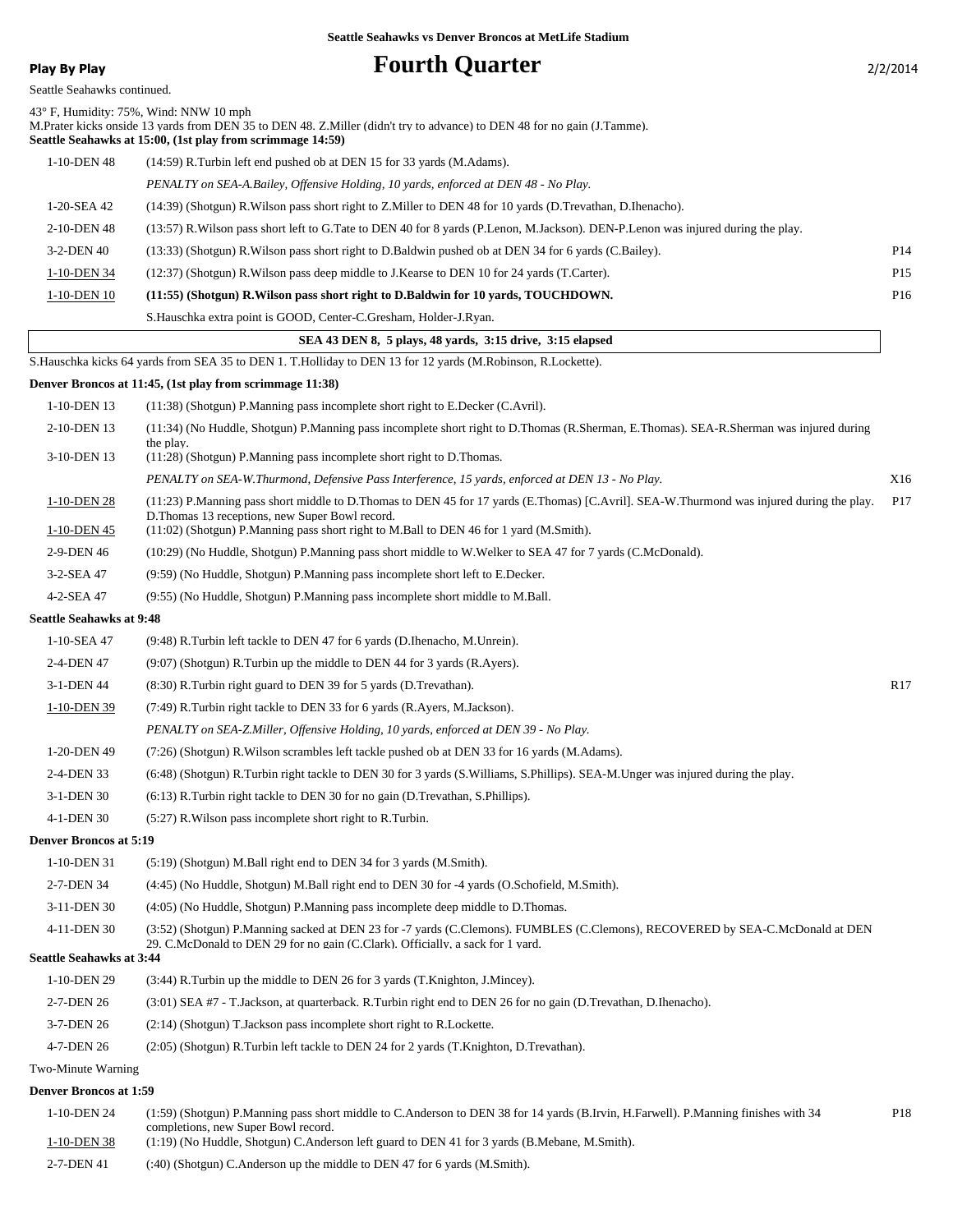|                         |              |              |                    |  |                 |                        |                     | Seattle Seahawks vs Denver Broncos at MetLife Stadium |  |
|-------------------------|--------------|--------------|--------------------|--|-----------------|------------------------|---------------------|-------------------------------------------------------|--|
| <b>END OF OUARTER</b>   |              | Time         | <b>First Downs</b> |  |                 |                        | <b>Efficiencies</b> |                                                       |  |
|                         | <b>Score</b> | Poss         |                    |  |                 |                        | R P X T 3Down       | 4 Down                                                |  |
| <b>Seattle Seahawks</b> | 43           | $9:29$ 1 3 0 |                    |  |                 | $\boldsymbol{\Lambda}$ | 2/4                 | 0/2                                                   |  |
| <b>Denver Broncos</b>   |              | 5:31         |                    |  | $0 \t2 \t1 \t3$ |                        | 0/2                 | 0/2                                                   |  |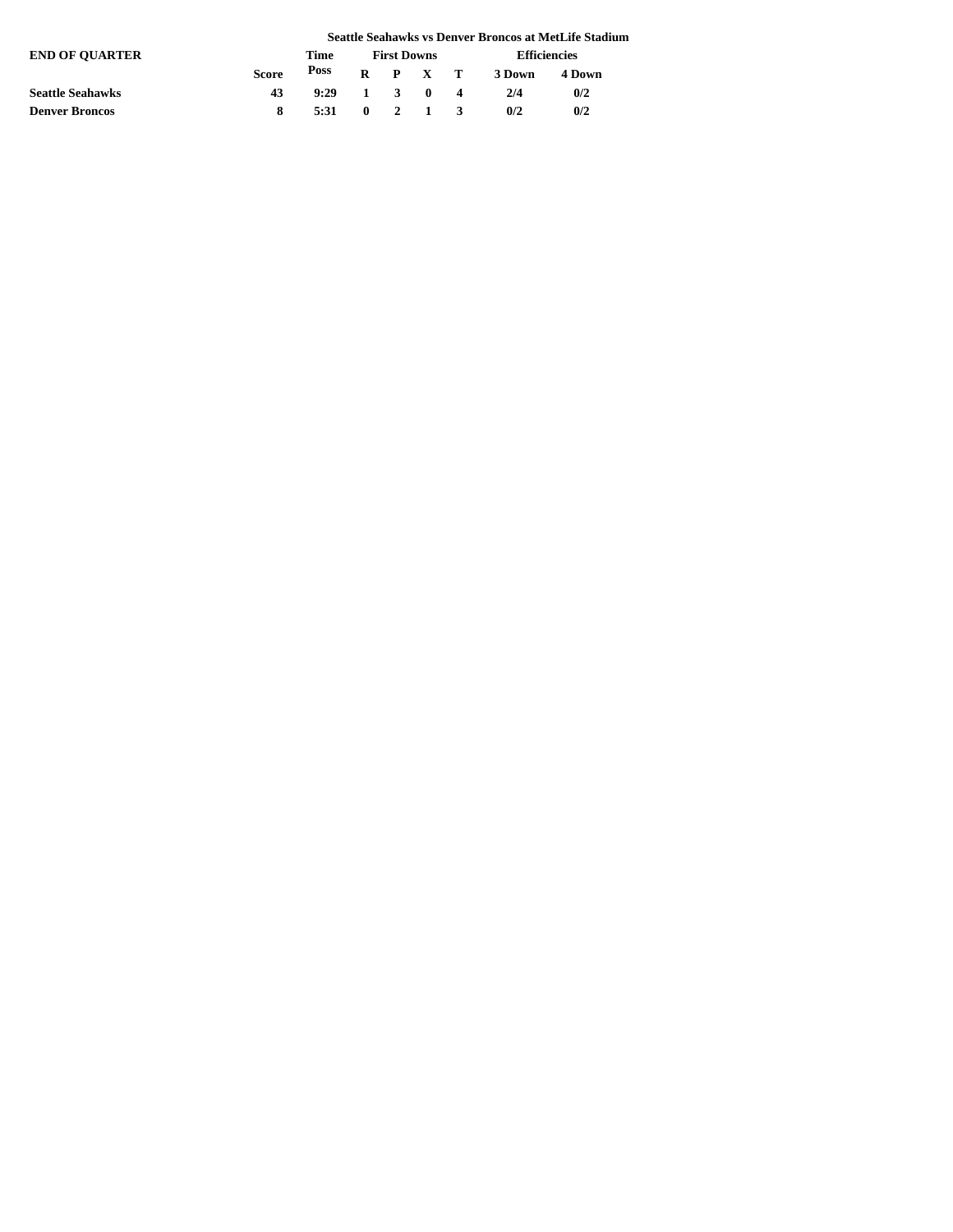# **Miscellaneous Statistics Report**

**Seattle Seahawks vs Denver Broncos 2/2/2014 at MetLife Stadium**

### **Ten Longest Plays for Seattle Seahawks**

| Yards | <b>Otr</b> | <b>Play Start</b> | <b>Play Description</b>                                                                       |
|-------|------------|-------------------|-----------------------------------------------------------------------------------------------|
| 37    |            | 3-5-DEN 43        | (4:26) (Shotgun) R. Wilson pass deep left to D. Baldwin to DEN 6 for 37 yards (C. Bailey).    |
| 30    |            | 2-7-SEA 39        | (14:08) P.Harvin left end pushed ob at DEN 31 for 30 yards (D.Ihenacho). End around.          |
| 24    |            | 4 1-10-DEN 34     | (12:37) (Shotqun) R. Wilson pass deep middle to J. Kearse to DEN 10 for 24 yards (T. Carter). |
| 23    |            | 3 1-10-DEN 23     | (3:11) (Shotgun) R. Wilson pass short right to J. Kearse for 23 yards, TOUCHDOWN.             |
| 19    |            | 3 2-9-DEN 42      | (3:58) R. Wilson pass deep right to R. Lockette to DEN 23 for 19 yards (D. R-Cromartie).      |
| 18    |            | 3 1-10-SEA 8      | (10:38) M.Lynch right guard to SEA 26 for 18 yards (M.Adams, D.Ihenacho).                     |
| 16    |            | 4 1-20-DEN 49     | (7:26) (Shotgun) R. Wilson scrambles left tackle pushed ob at DEN 33 for 16 yards (M. Adams). |
| 15    |            | 1-10-DEN 37       | (:59) P.Harvin left end pushed ob at DEN 22 for 15 yards (M.Adams). End around.               |
| 12    |            | 3-9-DEN 30        | (12:34) (Shotgun) R. Wilson pass short middle to J. Kearse to DEN 18 for 12 yards (M. Adams). |
| 12    |            | 3-7-SEA 45        | (5:09) R. Wilson pass short right to L. Willson pushed ob at DEN 43 for 12 yards (M. Adams).  |

### **Ten Longest Plays for Denver Broncos**

| Yards | 0tr | <b>Play Start</b> | <b>Play Description</b>                                                                                                    |
|-------|-----|-------------------|----------------------------------------------------------------------------------------------------------------------------|
| 22    |     | 3 1-10-SEA 36     | (:29) (No Huddle, Shotgun) P.Manning pass short left to W.Welker pushed ob at SEA 14 for 22 yards (E.Thomas).              |
| 19    |     | 2 3-5-DEN 38      | (2:49) (Shotgun) P.Manning pass deep left to D.Thomas to SEA 43 for 19 yards (B.Maxwell) [C.McDonald].                     |
| 17    |     | 4 1-10-DEN 28     | (11:23) P.Manning pass short middle to D.Thomas to DEN 45 for 17 yards (E.Thomas) [C.Avril]. SEA-W.Thurmond was            |
| 16    |     | 2 3-9-DEN 41      | (7:40) (No Huddle, Shotgun) P.Manning pass short middle to W.Welker to SEA 43 for 16 yards (W.Thurmond) [C.Clemons].       |
| 14    |     | 3 2-10-DEN 23     | (14:36) (No Huddle, Shotgun) P.Manning pass short left to W.Welker to DEN 37 for 14 yards (B.Wagner).                      |
| 14    |     | 3 1-10-SEA 14     | (:03) (No Huddle, Shotgun) P.Manning pass short left to D.Thomas for 14 yards, TOUCHDOWN.                                  |
| 14    |     | 4 1-10-DEN 24     | (1:59) (Shotgun) P.Manning pass short middle to C.Anderson to DEN 38 for 14 yards (B.Irvin, H.Farwell). P.Manning finishes |
| 12    |     | 3 1-10-DEN 41     | (1:28) (No Huddle, Shotgun) P.Manning pass short left to W.Welker to SEA 47 for 12 yards (B.Wagner).                       |
| 11    |     | 2 2-5-SEA 38      | (2:06) P.Manning pass short middle to J.Thomas to SEA 27 for 11 yards (R.Sherman, K.Chancellor).                           |
| 11    |     | 3 1-10-SEA 47     | (1:02) (No Huddle, Shotgun) P.Manning pass short middle to J.Tamme to SEA 36 for 11 yards (E.Thomas).                      |

|             | <b>Touchdown Scoring Information</b> |    |             |                                  | <b>Offense</b> | <b>Defense</b> Special Teams |             |           |           |                  |          |        |
|-------------|--------------------------------------|----|-------------|----------------------------------|----------------|------------------------------|-------------|-----------|-----------|------------------|----------|--------|
| VISITOR     | Seattle Seahawks                     |    |             |                                  |                |                              |             |           |           |                  |          |        |
| <b>HOME</b> | Denver Broncos                       |    |             |                                  | $\mathbf{1}$   | $\overline{0}$               |             |           |           |                  |          |        |
|             | <b>Player Scoring Information</b>    |    |             |                                  |                |                              |             |           |           |                  |          |        |
| Club Player |                                      | TD | Rush<br>TD. | Rec KO TD Punt Int TD Fum<br>TR. | TD.            | TD.                          | Misc<br>TD. | <b>FG</b> | <b>XP</b> | 2Pt<br>Bush Basi | 2Pt Sfty | Points |

|            |            |   | TD | TD |   | TD           |   | TD | TD |   |              | Rush | Rec          |   |    |
|------------|------------|---|----|----|---|--------------|---|----|----|---|--------------|------|--------------|---|----|
| <b>SEA</b> | S.Hauschka | 0 | 0  | 0  | 0 | 0            | 0 | 0  | 0  |   | 5            | 0    | 0            | 0 | 11 |
| <b>SEA</b> | M.Lynch    | 0 |    | 0  | 0 | 0            | 0 | 0  | 0  | 0 | 0            | 0    | 0            | 0 | 6  |
| <b>SEA</b> | J.Kearse   | 0 | 0  |    |   | 0            | 0 | 0  | 0  | 0 | 0            | 0    | 0            | 0 | 6  |
| <b>SEA</b> | D.Baldwin  | 0 |    |    |   | 0            | 0 | 0  | 0  | 0 | 0            | 0    | 0            | 0 | 6  |
| <b>SEA</b> | P.Harvin   | 0 | 0  | 0  |   | 0            | 0 | 0  | 0  | 0 | 0            | 0    | 0            | 0 | 6  |
| <b>SEA</b> | M.Smith    | 0 | 0  | 0  | 0 | $\mathbf{0}$ |   | 0  | 0  | 0 | $\mathbf{0}$ | 0    | $\mathbf{0}$ | 0 | 6  |
| <b>SEA</b> | C.Avril    | 0 | 0  | 0  | 0 | 0            | 0 | 0  | 0  | 0 | $\mathbf{0}$ | 0    | $\mathbf{0}$ |   | 2  |
| DEN        | D.Thomas   | 0 | 0  |    |   | 0            | 0 | 0  | 0  | 0 | 0            | 0    | 0            | 0 | 6  |
| DEN        | W.Welker   | 0 | 0  | 0  |   | 0            | 0 | 0  | 0  | 0 | 0            | 0    |              | 0 |    |

| <b>Possession Detail</b>    | <b>First Half</b> |       | <b>Second Half</b> |       | Game           |       |  |
|-----------------------------|-------------------|-------|--------------------|-------|----------------|-------|--|
|                             | <b>Visitor</b>    | Home  | <b>Visitor</b>     | Home  | <b>Visitor</b> | Home  |  |
| Largest Lead                | 22                | 0     | 36                 | 0     | 36             |       |  |
| Drives Leading              | 4                 | 0     | 6                  | 0     | 10             |       |  |
| Time of Possession Leading  | 15:42             | 0:00  | 16:11              | 0:00  | 31:53          | 0:00  |  |
| Largest Deficit             | 0                 | $-22$ | 0                  | -36   | 0              | $-36$ |  |
| Drives Trailing             | 0                 | 4     | 0                  | 6     | 0              | 10    |  |
| Time of Possession Trailing | 0:00              | 14:06 | 0:00               | 13:49 | 0:00           | 27:55 |  |
| Times Score Tied Up         |                   | 0     |                    | 0     |                |       |  |
| Lead Changes                |                   |       |                    | 0     |                |       |  |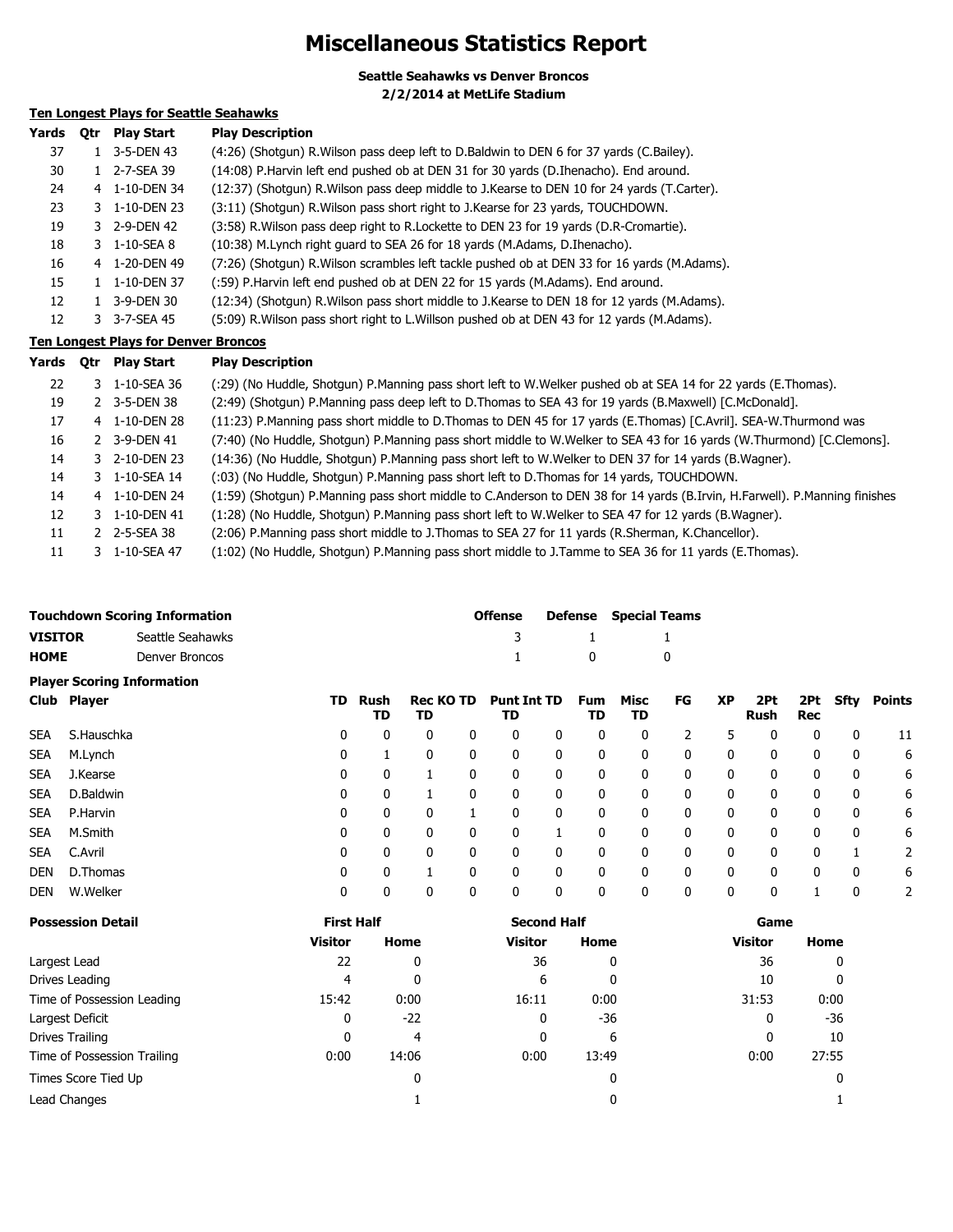# **Playtime Percentage**

*Percent of playtime per player on offense, defense and special teams*

|                    |                | <b>Seattle Seahawks</b> |                |                      |     | <b>Denver Broncos</b> |           |                |         |         |         |                      |      |
|--------------------|----------------|-------------------------|----------------|----------------------|-----|-----------------------|-----------|----------------|---------|---------|---------|----------------------|------|
|                    | <b>Offense</b> |                         | <b>Defense</b> | <b>Special Teams</b> |     |                       |           | <b>Offense</b> |         | Defense |         | <b>Special Teams</b> |      |
| J Sweezy           | G              | 60 100%                 |                | 9                    |     | 43% E Decker          | <b>WR</b> |                | 69 100% |         |         | $\mathbf{1}$         | 5%   |
| <b>B</b> Giacomini | Τ              | 60 100%                 |                | 7                    |     | 33% O Franklin        | T         |                | 69 100% |         |         |                      |      |
| R Okung            | Τ              | 60 100%                 |                | 7                    |     | 33% Z Beadles         | G         |                | 69 100% |         |         |                      |      |
| Z Miller           | <b>TE</b>      | 97%<br>58               |                | 8                    |     | 38% P Manning         | QB        |                | 69 100% |         |         |                      |      |
| R Wilson           | QB             | 95%<br>57               |                |                      |     | M Ramirez             | С         |                | 69 100% |         |         |                      |      |
| M Unger            | C              | 90%<br>54               |                |                      |     | C Clark               | T.        |                | 69 100% |         |         |                      |      |
| D Baldwin          | <b>WR</b>      | 49<br>82%               |                | 9                    |     | 43% W Welker          | <b>WR</b> |                | 67 97%  |         |         |                      |      |
| G Tate             | <b>WR</b>      | 80%<br>48               |                | 4                    |     | 19% J Thomas          | TE        | 65             | 94%     |         |         |                      |      |
| M Lynch            | <b>RB</b>      | 60%<br>36               |                |                      |     | D Thomas              | <b>WR</b> | 60             | 87%     |         |         |                      |      |
| J Carpenter        | G              | 52%<br>31               |                | 7                    | 33% | L Vasquez             | G         | 54             | 78%     |         |         |                      |      |
| P McQuistan        | G              | 48%<br>29               |                | 7                    |     | 33% M Ball            | RB        | 37             | 54%     |         |         | 3                    | 14%  |
| P Harvin           | <b>WR</b>      | 47%<br>28               |                | 2                    | 10% | K Moreno              | <b>RB</b> | 26             | 38%     |         |         |                      |      |
| J Kearse           | <b>WR</b>      | 33%<br>20               |                | 4                    | 19% | S Vallos              | C         | 15             | 22%     |         |         | 7                    | 33%  |
| A Bailey           | T.             | 27%<br>16               |                | $\overline{7}$       | 33% | A Caldwell            | <b>WR</b> | 11             | 16%     |         |         | 2                    | 10%  |
| R Turbin           | <b>RB</b>      | 27%<br>16               |                |                      |     | J Tamme               | <b>TE</b> | $\overline{4}$ | 6%      |         |         | 14                   | 67%  |
| L Willson          | <b>TE</b>      | 22%<br>13               |                | 3                    | 14% | C Anderson            | <b>RB</b> | 3              | 4%      |         |         |                      |      |
| M Robinson         | FB             | 13%<br>8                |                | 12                   | 57% | V Green               | TE        | 2              | 3%      |         |         | 12                   | 57%  |
| L Jeanpierre       | C              | 13%<br>8                |                | 9                    | 43% | T Holliday            | <b>WR</b> | 1              | 1%      |         |         | 9                    | 43%  |
| R Lockette         | <b>WR</b>      | 10%<br>6                |                | 6                    | 29% | M Adams               | SS        |                |         |         | 60 100% | 8                    | 38%  |
| T Jackson          | QB             | 3<br>5%                 |                |                      |     | D Trevathan           | LB        |                |         |         | 60 100% | 2                    | 10%  |
| E Thomas           | FS             |                         | 69 100%        | 4                    | 19% |                       |           |                |         |         |         |                      |      |
| <b>B</b> Maxwell   | CB             |                         | 69 100%        | 1                    | 5%  | D Rodgers-Cromartie   | CВ        |                |         | 58      | 97%     | 8                    | 38%  |
| <b>B</b> Wagner    | LB             |                         | 96%<br>66      | 1                    | 5%  | D Ihenacho            | SS        |                |         | 58      | 97%     | 4                    | 19%  |
| K Chancellor       | SS             |                         | 88%<br>61      | 5                    | 24% | C Bailey              | CB        |                |         | 54      | 90%     |                      |      |
| R Sherman          | CB             |                         | 80%<br>55      | 1                    | 5%  | S Phillips            | LB        |                |         | 51      | 85%     |                      |      |
| W Thurmond         | <b>CB</b>      |                         | 51<br>74%      | 4                    | 19% | M Jackson             | DE        |                |         | 45      | 75%     | 6                    | 29%  |
| K Wright           | LB             |                         | 72%<br>50      | $\mathbf{1}$         | 5%  | T Knighton            | <b>NT</b> |                |         | 44      | 73%     | 1                    | 5%   |
| M Bennett          | DE             |                         | 68%<br>47      |                      |     | W Woodyard            | LB        |                |         | 43      | 72%     | 18                   | 86%  |
| C Clemons          | DE             |                         | 67%<br>46      |                      |     | S Williams            | <b>NT</b> |                |         | 35      | 58%     | 1                    | 5%   |
| C McDonald         | DT             |                         | 45<br>65%      |                      |     | T Carter              | CB        |                |         | 31      | 52%     |                      |      |
| C Avril            | DE             |                         | 41<br>59%      |                      |     | N Irving              | LB        |                |         | 29      | 48%     | 11                   | 52%  |
| M Smith            | LB             |                         | 49%<br>34      | 2                    | 10% | R Ayers               | DE        |                |         | 29      | 48%     | $\overline{7}$       | 33%  |
| <b>B</b> Mebane    | DT             |                         | 33%<br>23      |                      |     | P Lenon               | LB        |                |         | 22      | 37%     | 7                    | 33%  |
| O Schofield        | DE             |                         | 29%<br>20      | $\overline{2}$       | 10% | M Unrein              | DT        |                |         | 20      | 33%     | 15                   | 71%  |
| T McDaniel         | DT             |                         | 19<br>28%      |                      |     | J Mincey              | DE        |                |         | 18      | 30%     | 7                    | 33%  |
| R Bryant           | DE             |                         | 18<br>26%      |                      |     | S Johnson             | LB        |                |         | 2       | 3%      | 20                   | 95%  |
| <b>B</b> Irvin     | DE             |                         | 25%<br>17      |                      |     | D Bruton              | FS        |                |         | 1       | 2%      | 21                   | 100% |
| J Lane             | CB             |                         | 20%<br>14      | 13                   | 62% | O Bolden              | <b>FS</b> |                |         |         |         | 20                   | 95%  |
| D Shead            | DB             |                         | 8<br>12%       | 12                   | 57% | <b>B</b> Marshall     | LB        |                |         |         |         | 13                   | 62%  |
| M Morgan           | LB             |                         | 3<br>4%        | 14                   | 67% | K Webster             | CB        |                |         |         |         | 4                    | 19%  |
| H Farwell          | LB             |                         | 3<br>4%        | 14                   | 67% | <b>B</b> Colquitt     | P         |                |         |         |         | 3                    | 14%  |
| S Hauschka         | K.             |                         |                | 15                   | 71% | M Cole                | CB        |                |         |         |         | 3                    | 14%  |
| C Maragos          | FS             |                         |                | 13                   | 62% | M Prater              | Κ         |                |         |         |         | 2                    | 10%  |
| D Coleman          | FB             |                         |                | 12                   |     | 57% A Brewer          | LS        |                |         |         |         | 2                    | 10%  |
| C Gresham          | LS             |                         |                | 8                    | 38% |                       |           |                |         |         |         |                      |      |